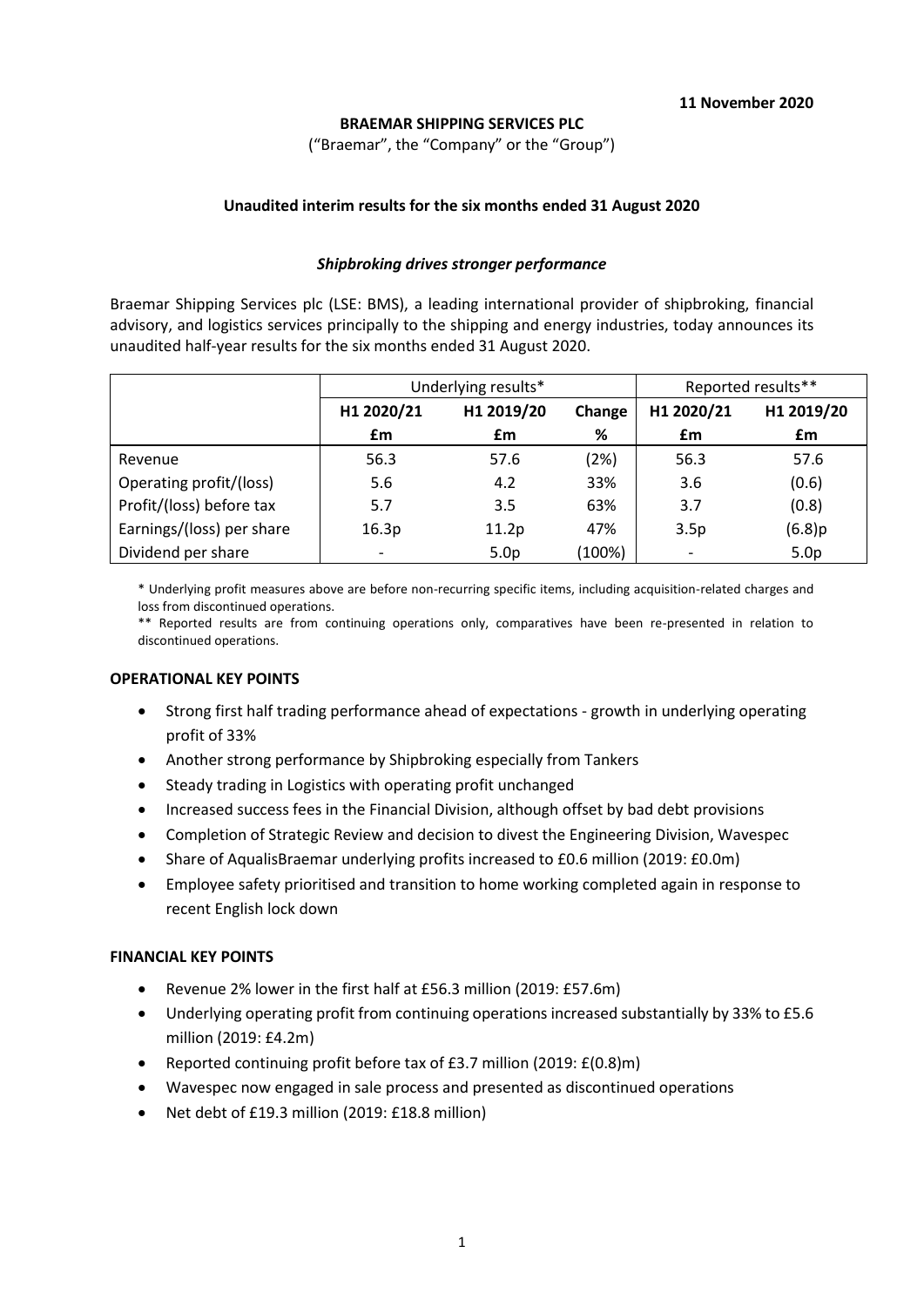## **Trading update and Outlook**

- Appointment of James Gundy, Braemar's Head of Shipbroking, to the position of Group Chief Executive with effect from 1 January 2021
- Future strategic direction to be shaped around continuing to grow the Shipbroking business
- As recently announced, new strategic investment in the Shipbroking and trading technology space via Zuma Labs
- Shipping markets seasonally weak and future trading uncertainties persist
- Trading for the full financial year remains in line with current expectations

**Ronald Series, Executive Chairman of Braemar, commenting on the performance and outlook said:**  "Whilst markets remain volatile, we remain optimistic that trading for the year will be in line with expectations. Shipbroking remains central to everything that we do, and we are pleased with the progress that we've made so far this year in focussing on and developing our global shipbroking business and we look forward to further growth initiatives next year and in the years to come."

## **Results briefing**

A presentation for analysts will be held at 10.00am today via conference call and audiocast, please contact the team at Buchanan for details on [braemar@buchanan.uk.com.](mailto:braemar@buchanan.uk.com)

A copy of the audiocast will be made available on the Investor Relations website after noon today: <https://braemar.com/investors/>

This announcement contains inside information for the purposes of Article 7 of EU Regulation 596/2014.

## **For further information, contact:**

| <b>Braemar Shipping Services</b>                    |                          |
|-----------------------------------------------------|--------------------------|
| Ronald Series, Executive Chairman                   | Tel +44 (0) 20 3142 4100 |
| Nicholas Stone, Chief Operating Officer and Finance | Tel +44 (0) 20 3142 4100 |
| Director                                            |                          |
| finnCap                                             |                          |
| Matt Goode/ James Thompson/ Kate Washington         | Tel +44 (0) 20 7220 0500 |
| <b>Buchanan</b>                                     |                          |
| Charles Ryland / Stephanie Watson / Matilda Abraham | Tel +44 (0) 20 7466 5000 |
|                                                     |                          |

### **About Braemar Shipping Services plc**

Braemar Shipping Services plc is a leading international provider of shipbroking, financial advisory, and logistics services to the shipping and energy industries. Founded in 1972, Braemar employs approximately 530 people in 28 offices worldwide across its Shipbroking, Financial, Logistics and Engineering Divisions. Braemar joined the Official List of the London Stock Exchange in November 1997 and trades under the symbol BMS. For more information, including our investor presentation, visit www.braemar.com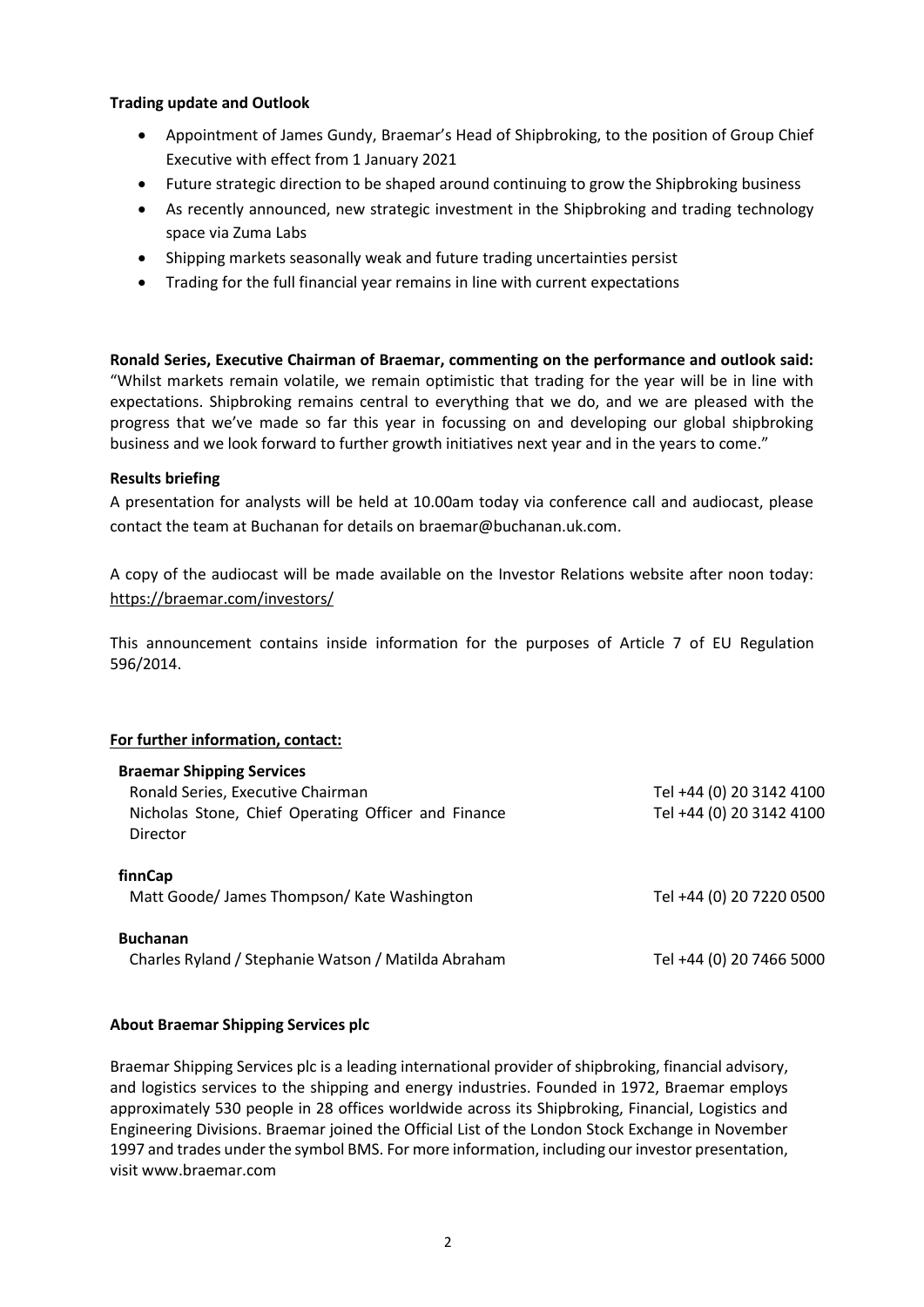## **Reconciliation of underlying profit before tax to reported profit/(loss) after tax for the period**

|                                                       | H1 2020/21 | H1 2019/20        |
|-------------------------------------------------------|------------|-------------------|
| Underlying profit before tax                          | £5.7m      | f3.5m             |
| Acquisition & disposal related charges                | $f(2.0)$ m | $f(3.4)$ m        |
| <b>Restructuring costs</b>                            |            | $f(1.4)$ m        |
| Specific finance costs                                | $f(0.2)$ m | $f(0.3)$ m        |
| Specific share of associate profit                    | £0.2m      | £0.8 <sub>m</sub> |
| Reported profit from continuing operations before tax | £3.7m      | $f(0.8)$ m        |
| Taxation                                              | $f(0.6)$ m | $f(0.1)$ m        |
| Loss from discontinued operations                     | $f(2.0)$ m | $f(1.2)$ m        |
| Reported profit/(loss) after tax                      | f1.1m      | $f(2.1)$ m        |

Acquisition related charges includes costs directly associated with the purchase of NAVES and Atlantic as well as the run off of the equity-based retention programme established in connection with the merger with ACM Shipping Group plc. Specific costs in the prior period relate to restructuring costs in the Logistics Division and Board changes during the period.

## **Alternative Profit Measures ("APMs")**

Braemar uses APMs as key financial indicators to assess the underlying performance of the Group. Management considers the APMs used by the Group to better reflect business performance and provide useful information to investors and other interested parties. Our APMs include underlying operating profit, underlying profit before tax and underlying earnings per share. Explanations of these terms and their calculation are shown in the summary above and in detail in our Financial Review.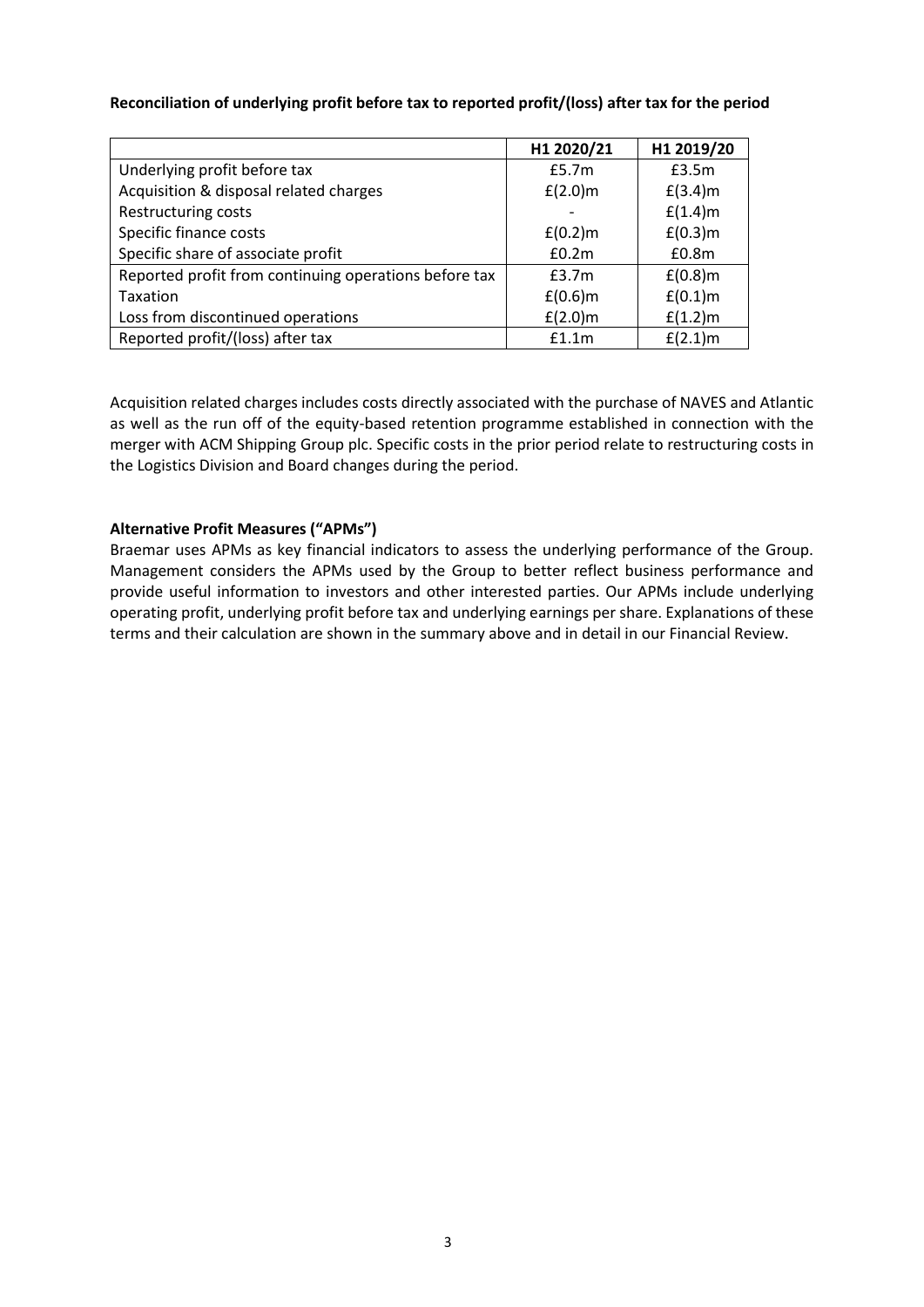## **CHAIRMAN'S STATEMENT**

## **Results**

A strong performance in the Shipbroking Division led to improved profits in the first half of the current financial year despite a small decrease in revenues. Operating profits increased significantly in Shipbroking due in part to lower costs but were unchanged from last year in the Logistics Division and slightly lower in the Financial Division.

Revenue for the period decreased only by 2% to £56.3 million (2019: £57.6 million) but underlying operating profit from continuing operations was up strongly by 33% at £5.6 million compared with £4.2 million in the previous year. Included within reported underlying earnings is the Group's underlying share of associate profits for AqualisBraemar of £0.6 million (2019/20 £0.0 million) which shows good progress in the integration of the two businesses since the merger completed on 21 June 2019.

The reported profit after tax from continuing operations was £3.1 million compared with a loss of £(0.9) million in 2019/20. This reflects lower levels of deferred accounting charges in relation to the Group's acquisitions of Braemar NAVES and Braemar Atlantic than in the previous year as well as the improved underlying trading performance.

Underlying earnings per share were 16.3p compared with 11.2p in the first half of 2019/20 and the reported earnings per share were 3.5p compared with a loss of (6.8)p per share in the first half of 2019/20. Comparatives for 2019/20 have been represented in relation to discontinued operations.

### **Trading**

In what was a very challenging period, the Shipbroking Division achieved revenue growth of 2% and underlying operating profit growth of 24%, mainly due to cost savings. This was driven by Tankers but it was pleasing to see improved performances from both Dry Cargo and Sale and Purchase as we progressed through the period. The Logistics Division traded steadily and the Financial Division remained very busy, earning retainer income and a number of additional success fees during the period.

As stated in our announcement of 2 November 2020, AqualisBraemar is performing strongly, referenced in the recent Q3-2020 trading update: https://aqualisbraemar.com/all-media/news/investornews/2020/q3-2020-financial-results/

Following the Strategic Review which was completed during the first half of the financial year, the Board made the decision in August 2020 that the Engineering Division, Wavespec, is now sub-scale, and that it would be in both the Group's and Wavespec's best interest to divest this business. The disposal process is now well underway and discussions are ongoing with a number of interested parties. The Strategic Review determined that the disposal would enable greater focus of both capital and management resources in more profitable areas of the Group. Therefore, the results of this Division have been accounted for as discontinued operations and the assets shown as held for sale on the balance sheet.

## **Appointment of Group Chief Executive**

As separately announced, we have today appointed James Gundy, our Head of Shipbroking, to the position of Group Chief Executive. James has done a superb job in integrating the Braemar and ACM shipbroking businesses since the merger in 2014, and we all look forward to working closely with him as we continue to grow the Braemar business. James will take up his new post on 1 January 2021, at which time I will revert to being non-executive Chairman.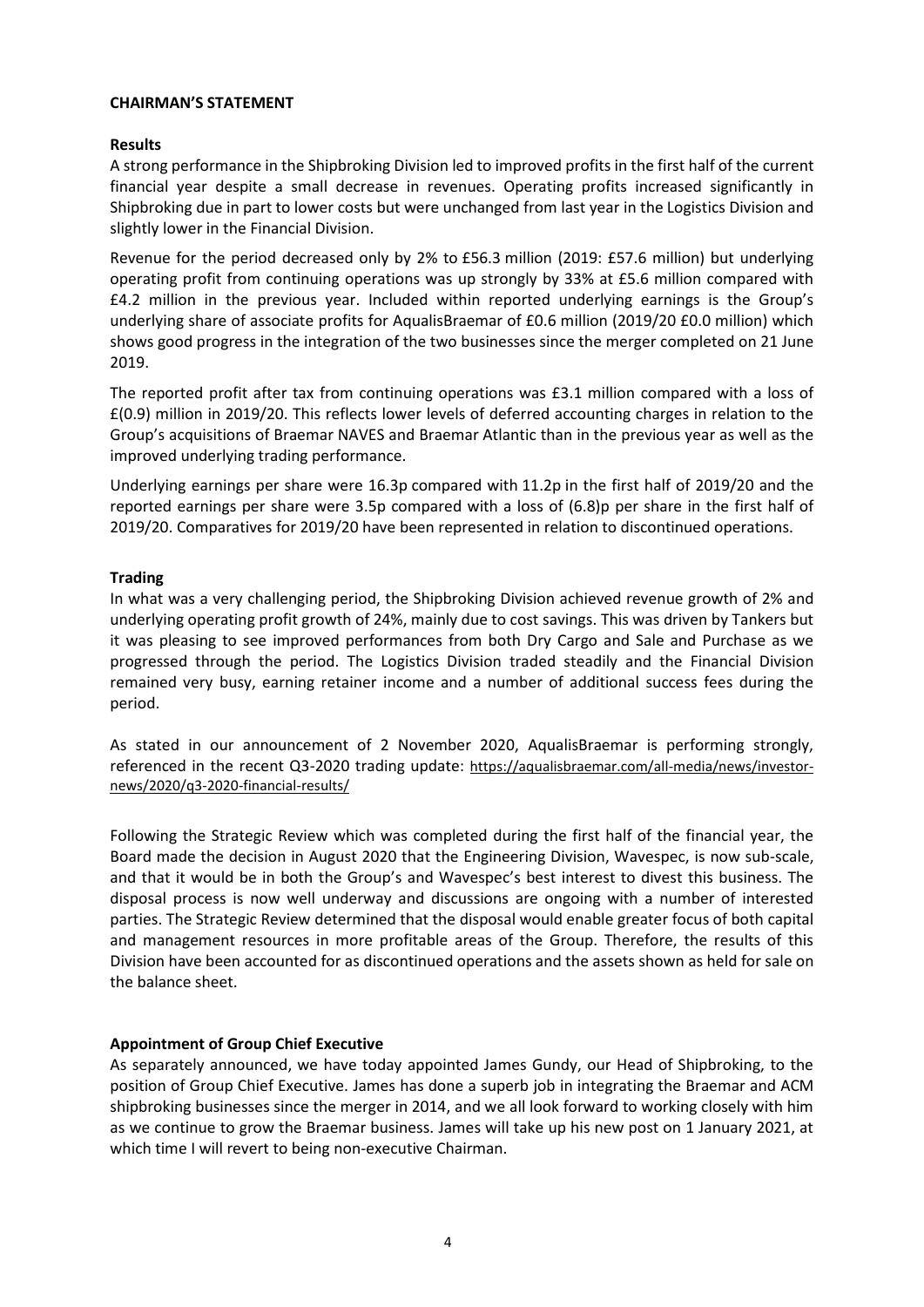## **Future Strategy**

With the decision to sell the Engineering Division and the appointment of James as the Group CEO, the future direction and strategy for the Group will be increasingly centred around Shipbroking and associated activities. I believe we are in a strong position to build on the success of the Shipbroking division in recent years as a trusted advisor for Shipping investment, chartering and risk management. I am looking forward to James leading the development and implementation of this strategy in the coming years.

## **Our people**

The calibre of our people is central to the high level of service that we provide to our clients, and it is their hard work and creativity that enables Braemar to continue to build our brand and reputation as we develop our business. The first half of the current financial year was extremely challenging from a personal perspective for all of our employees who had to adapt quickly to working in a very different environment. The results for the first half of the year are a tribute to the dedication and expertise they have shown in delivering them. I would like to thank all of our people for their continuing efforts on behalf of the Group.

### **Dividend**

The Board has decided not to declare an interim dividend for the period. This reflects the continuing uncertainties in future trading arising from the impacts of the ongoing COVID-19 pandemic but also allows continued investment in the Shipbroking business. An interim dividend of 5.0p per share was declared following the first half's trading last year. The Board will further review the Group's ability to recommend a dividend at the year end and will return to dividend payments as soon as it is appropriate to do so.

### **Outlook**

Despite the shipping market being subject to a great deal of volatility due to the impact of COVID-19 on global trading, especially during the first quarter of our Financial Year, our broking services have been in demand from our clients and we have achieved a good performance overall. In the last few months the markets have settled down, the Dry Cargo market has improved as Chinese imports have picked up and there has been an increase in demand in the gas markets. However, reductions in crude oil supply has led to decreased demand and weaker shipping markets and we have not yet seen the usual seasonal pick-up in demand at this time of year so the outlook for the Shipbroking Division remains mixed. The Logistics Division is on track to achieve its budget, and the Financial Division has reasonable expectations that a number of success fees will be earned in the second half of the year. Overall, trading for the year is in line with current market expectations.

**Ronald Series Executive Chairman 11 November 2020**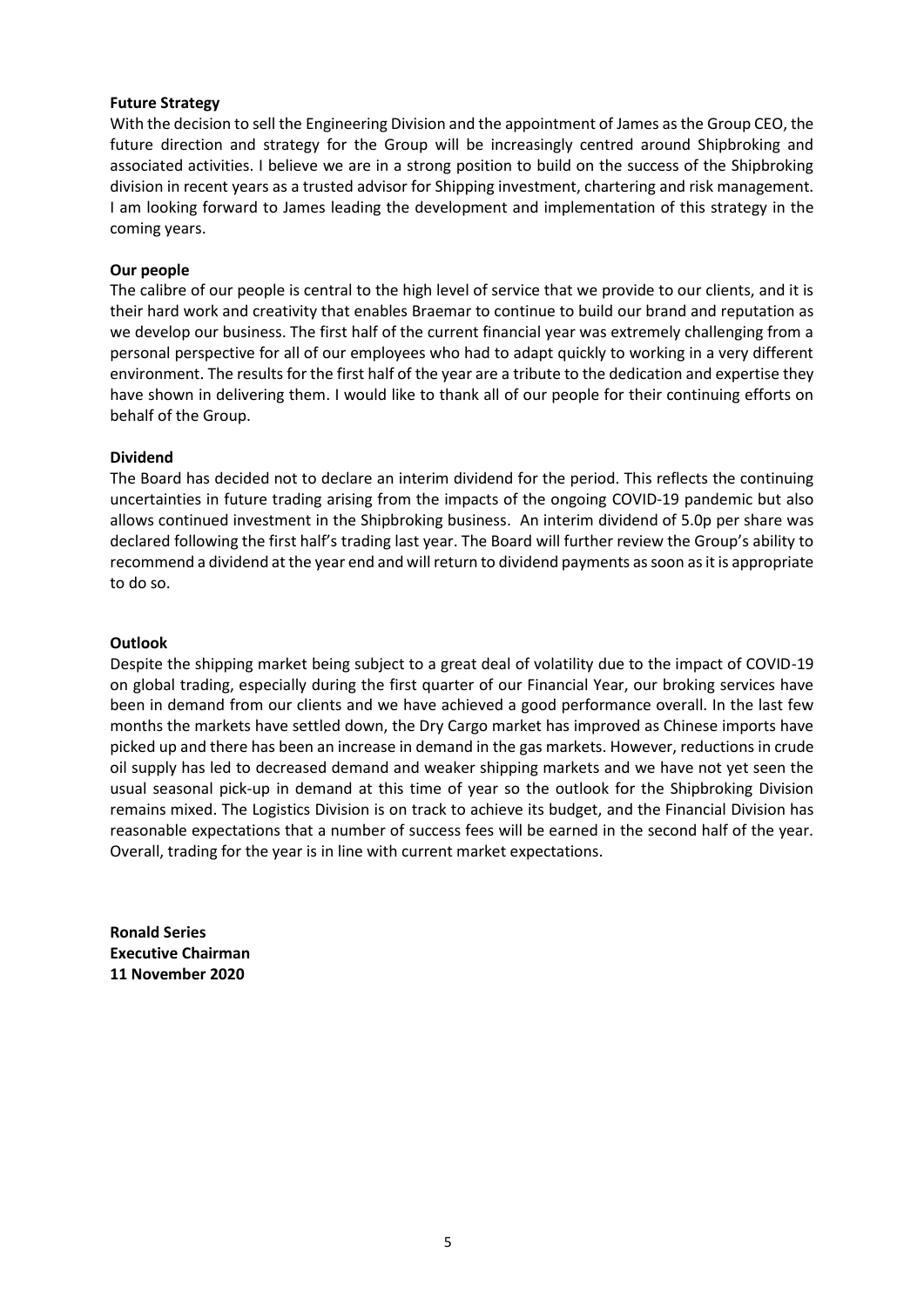#### **OPERATING AND FINANCIAL REVIEW**

The trading performance in our major business units for the six months ended 31 August 2020 is detailed below.

#### **SHIPBROKING**

|                  | H1 2020/21    | H1 2019/20    | FY 2019/20      |
|------------------|---------------|---------------|-----------------|
| Revenue          | £39.3 million | £38.7 million | £82.4 million   |
| Operating profit | £6.1 million  | £4.9 million  | $£11.7$ million |

The Shipbroking Division has again performed well during the first half of the year and achieved an underlying operating profit growth of 24% with revenue growth of 2%. The total forward order book was US\$42.4 million as at 31 August 2020 in line with the \$42.6m at 31 August 2019. Approximately US\$23.0 million of this is deliverable in the second half of this financial year.

Central to this result was revenue from Tankers, Sale and Purchase and Securities which have all increased compared to the same period last year. Dry Cargo initially saw some falls in revenue attributable to COVID-19 and the resultant reduction of Chinese imports. Offshore saw a fall in revenue due to a low oil price and fall in oil industry demand. Profitability benefitted from a significant cost saving from reductions in travel and entertainment during the current pandemic.

The Tanker market was very busy during the first quarter of our new financial year mainly due to volatility in the oil market. Contango markets for oil and oil products led to high demand for both time and spot charters predominantly for storage and a strong market for several months. Since June 2020, reduction in crude oil supply has led to less demand and weaker shipping markets and we have not yet seen the usual seasonal pick-up in demand. However, Tanker revenues still remain well ahead of our forecasts for the year to date. Gas has also seen an increase in activity over the last quarter as a result of US gas exports competing for demand in Europe.

At the end of August, we were successful in hiring a team of product tanker brokers and opening a new office in Geneva. This has given us a stronger geographical presence and will help us to increase our market share as well as add to the Dry Cargo presence being established in Geneva. The first month of trading from this new team has shown encouraging results.

Sale and Purchase has performed ahead of last year despite activity levels being curtailed by COVID-19 lockdowns. Some transactions were delayed due to the closure of ports in the early stages of the pandemic but trading overall for the period is in line with our expectations. Several new build contracts were also added to the forward order book in the period when market activity levels were relatively low due to the uncertain economic environment.

As noted above the Dry Cargo market was initially challenging at the beginning of the period due to the lockdown in China and subsequent reduced demand. However, imports into China have improved during the second quarter of the period and our trading has increased to expected levels as a result.

Revenue from our Securities operations has been strong in both the Dry and Wet markets with both trading ahead of our forecasts. The investment in a team of new Dry FFA brokers and new technology initiatives has enabled us to increase our market share. We have formed a strategic joint venture with a technology provider, Zuma Labs, for the Group and we are pleased with the response so far from our brokers and their customers.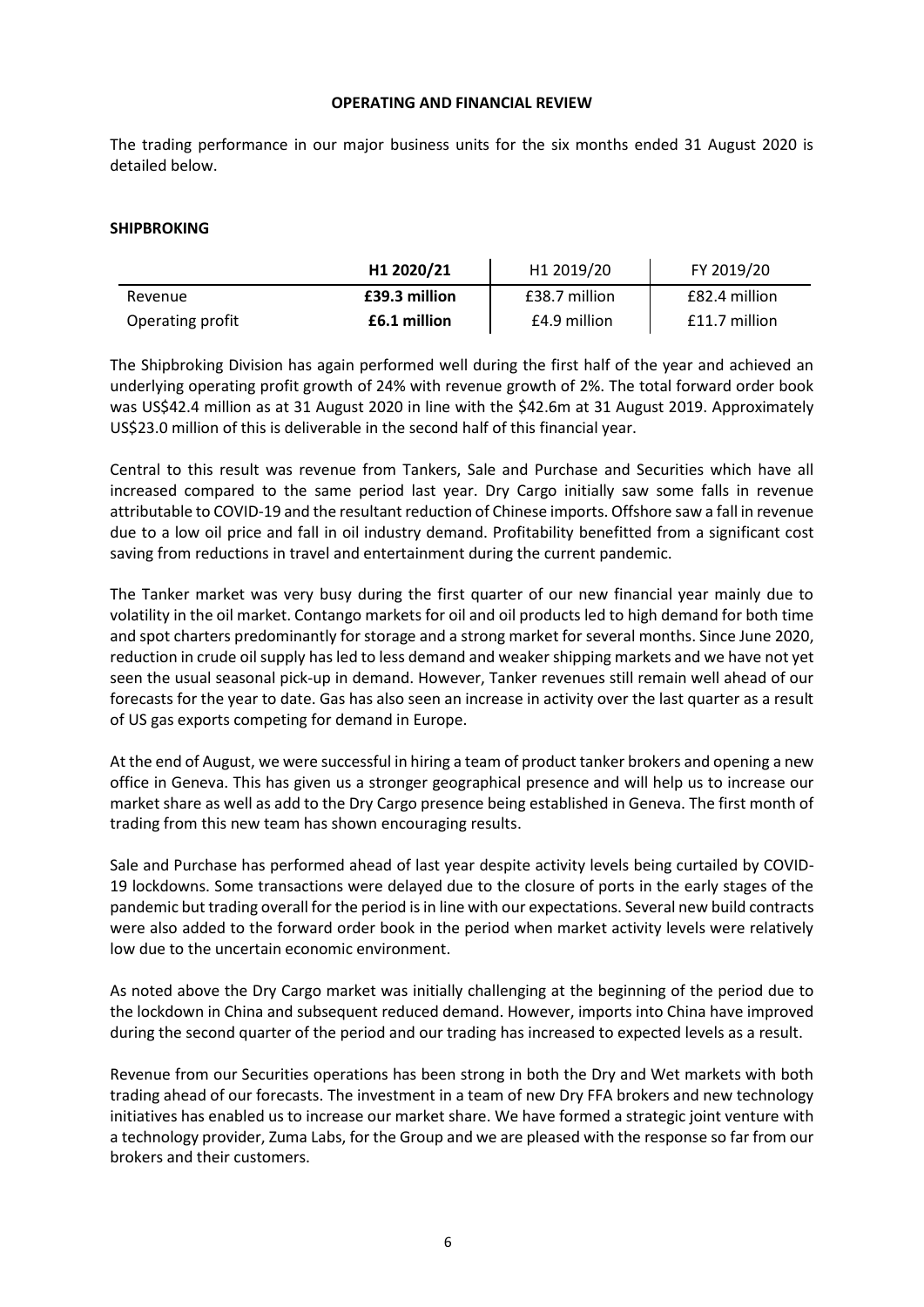#### **FINANCIAL**

|                   | H1 2020/21   | H1 2019/20   | FY 2019/20     |
|-------------------|--------------|--------------|----------------|
| Revenue:          | £3.5 million | £3.3 million | £5.9 million   |
| Operating profit: | £0.7 million | £0.9 million | $f1.1$ million |

The Financial Division provides maritime related corporate finance advice to international clients covering finance raising advisory, restructuring, M&A, asset brokerage, and financial management including loan servicing. It earns fees through retainer arrangements with clients but mainly through success related transaction fees. As a result, the level of revenue in any one period can be hard to forecast and subject to project success and timing.

 $\mathbf{I}$ 

|                 | H1 2020/21   | H1 2019/20   |
|-----------------|--------------|--------------|
| Retainer income | £1.6 million | £1.9 million |
| Success fees    | £1.9 million | £1.4 million |
| Total revenue   | £3.5 million | £3.3 million |

Revenue for the period has increased due to an increased level of success fees but by contrast the level of retainer fees has declined. Success fees have been driven by the successful conclusion of restructuring mandates combined with refinancing in the context of which the Financial Division supported ship owners to buy back their own debt at discounts from the loan amount outstanding. Profitability has been hit by a provision for certain retainer fees invoiced on a project that has been put on hold by the COVID-19 pandemic and remain uncollected.

The effects of the COVID-19 pandemic have restricted marketing activities and created a challenging environment for classical finance raising mandates. However, the Financial Division's international restructuring services benefit from these conditions. The division also diversified into the business of providing fairness opinions on the value of shipping companies and other consulting work.

### **LOGISTICS**

|                   | H <sub>1</sub> 2019/20 | H <sub>1</sub> 2019/20 | FY 2019/20    |
|-------------------|------------------------|------------------------|---------------|
| Revenue:          | £13.5 million          | £15.6 million          | £29.3 million |
| Operating profit: | £0.6 million           | £0.6 million           | £1.0 million  |

Trading in the Logistics Division has held up well in the face of the COVID-19 pandemic with profits overall in line with our expectations. This is a result of the costs being managed carefully, despite revenues being down, and the benefits of last year's restructuring can be clearly seen. The majority of the revenue variance came in the Freight Forwarding sub-division which is a lower margin business than the Agency side and therefore has less of an impact overall.

### **Port Agency**

Trading in our UK Port Agency and Hub operations business was in line with expectations although slightly behind last year in terms of revenue. However, profits were higher than expected due to the cost savings programmes implemented during the previous financial year and holding back on discretionary costs. In particular, the Hub business held up strongly during the initial phase of the COVID-19 pandemic and made up for some shortfalls seen elsewhere. Overseas agency operations also benefited from some costs savings and closures in the previous year, but the remaining operations have traded well and profitably. The outlook for the remainder of the year is for stable Hub volumes and a potential improvement in the UK Port Agency volumes from both current and new customers.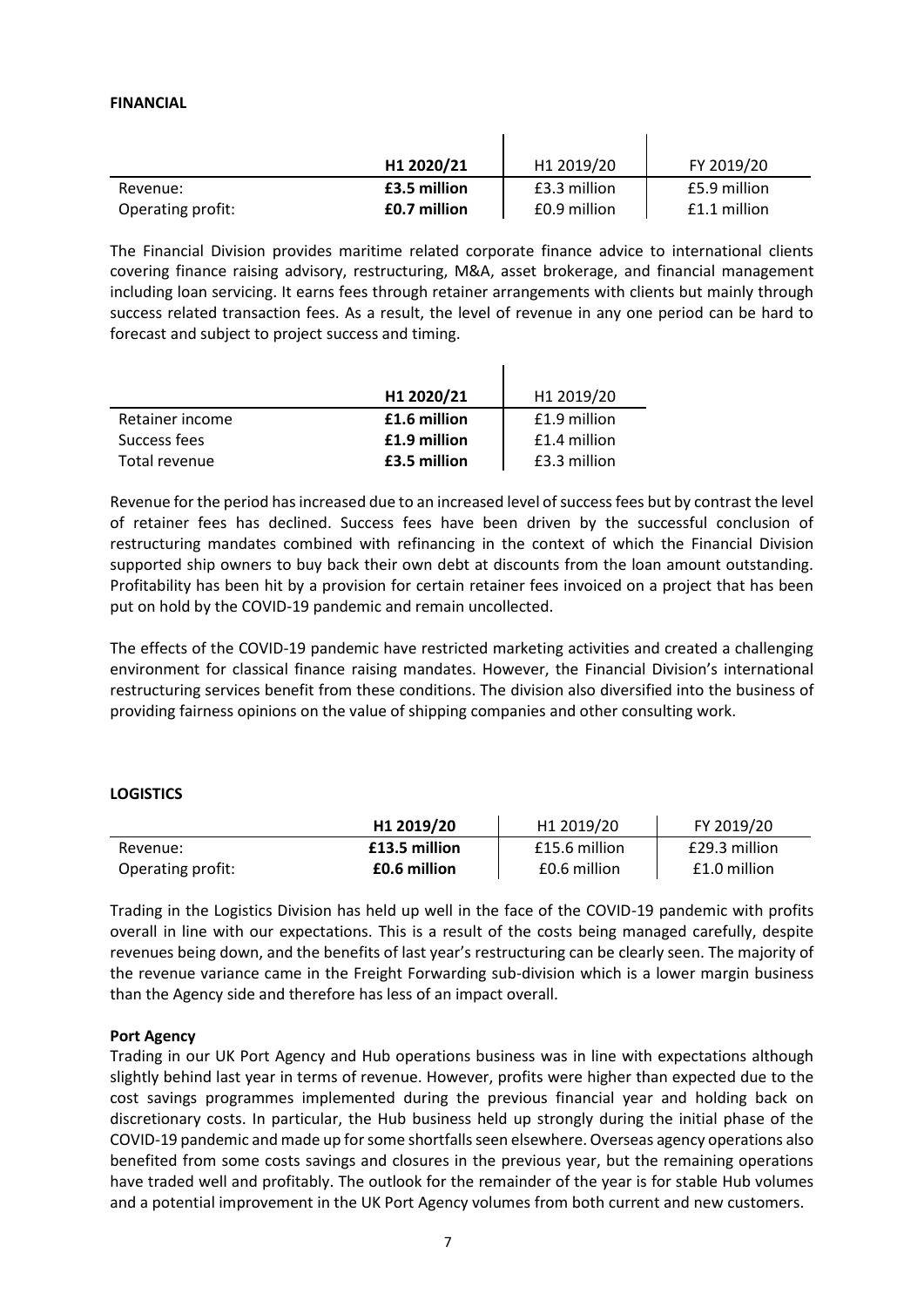## **Freight Forwarding**

Business volumes were initially hit by a slowdown in activity during the period due to the COVID-19 pandemic and profits were therefore lower than expectations and the levels seen last year. Decisions were taken early on to retain all staff working from home during the furlough period which ensured that clients received the level of service they were used to but also allowed a focus on new business. Since the initial lockdown was relaxed, several new business wins have been successfully converted. There is also an increasing demand for Brexit related services which should see improved performance in the second half of the year.

## **OTHER OPERATING COSTS**

| Central costs  | H1 2020/21       | H <sub>1</sub> 2019/20 | FY 2019/20       |
|----------------|------------------|------------------------|------------------|
| Central costs: | $f(1.7)$ million | $(E2.1)$ million       | $(E2.9)$ million |

Central costs were 24% lower than the previous year largely due to an unrealised foreign exchange loss of £0.5 million incurred in the prior period. This arose on Euro denominated liabilities connected to the acquisition of Naves in 2017, convertible loan notes and bank facility drawings. The Euro bank facility drawings have been switched into Sterling during the current period in order to reduce the foreign exchange risk they represented.

## **AqualisBraemar**

The Group recognised an underlying share of profits in AqualisBraemar of £0.6 million (2019: £0.0 million) and received a dividend of £0.3 million (2019: £nil). At 31 August 2020 the carrying value of the Group's investment in AqualisBraemar was £7.1 million (31 August 2019: £8.1 million, 29 February 2020: £7.3 million). At the close of business on 10 November 2020, the market value of the shareholding was £11.1 million based on the share price quoted on the Oslo Børs (Aqua:NO).

The Group holds warrants, which if they vest, will allow the Group to subscribe for further shares in AqualisBraemar. At 31 August 2020 the fair value of the warrants was £0.2 million (31 August 2019: £0.8 million, 29 February 2020: £1.2 million). The fair value of the warrants is determined by a number of factors including the future performance of the combined business and the former Adjusting and Marine product lines. The reduction in the fair value of the warrants is in line with forecasts prepared by AqualisBraemar as at 30 June 2020.

| <b>Specific items</b>          | H1 2020/21       | H1 2019/20       | FY 2019/20       |
|--------------------------------|------------------|------------------|------------------|
| Acquisition & disposal-related |                  |                  |                  |
| charges                        | $(E2.0)$ million | $(E3.4)$ million | $(E2.0)$ million |
| Restructuring costs            |                  | $(E1.4)$ million | (£0.9) million   |

The Group has separately identified certain items that are not part of the underlying trade of the Group. These specific items are material in both size and/or nature and we believe may distort understanding of the underlying performance of the business. The majority of these costs relate to acquisitions completed in previous financial years. They are primarily non-cash and driven by the accounting requirements of IFRS 3, Business Combinations.

Acquisition related expenditure included less than £0.1 million (2019: less than £0.1 million) incurred in relation to the restricted share plan implemented to retain key staff following the merger between Braemar Shipping Services plc and ACM Shipping Group plc.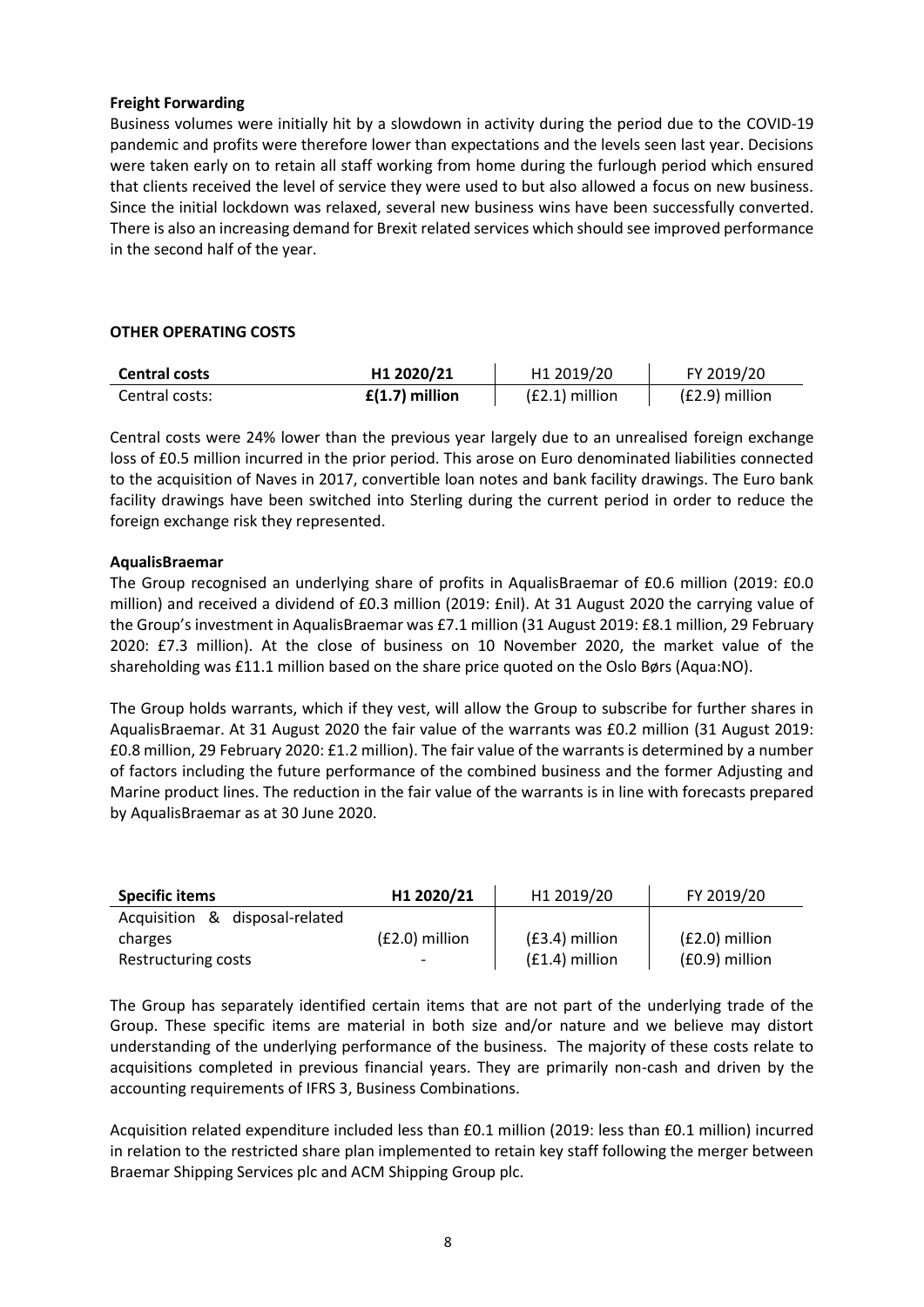The Group incurred £0.7 million (2019: £2.7 million) of costs which are directly linked to the acquisition of NAVES. They comprise post-acquisition consideration payable to certain sellers under the terms of the acquisition agreement. The NAVES acquisition agreement included substantial payments to the working vendors which are conditional on their continuing employment. This includes a credit of £0.1m relating to expenses reimbursed in the period by the Vendors of Naves under the terms of the sale and purchase agreement.

The Group also incurred £0.2 million (2019: £0.6 million) of costs directly linked to the acquisition of Atlantic. This relates to consideration paid on the completion date which is charged to the income statement over a three-year claw-back period for the sellers still working in the business.

The Group incurred a further £1.0 million (2019: £0.1 million) loss in respect of fair value movements on warrants held over AqualisBraemar shares.

#### **Foreign exchange**

The US dollar exchange rate relative to sterling weakened from US\$1.28:£1 at 1 March 2020 to US\$1.32:£1 at 31 August 2020. A significant proportion of the Group's revenue is earned in US dollars. At 31 August 2020, the Group held forward currency contracts to sell US\$43.0 million at an average rate of US\$1.28:£1.

The Group also has material liabilities in Euros and the Euro rate strengthened against Sterling from €1.16:£1 at 1 March 2020 to €1.12:£1 at 31 August 2020.

#### **Balance sheet**

Net assets at 31 August 2020 were £59.1 million (31 August 2019: £54.4 million; 28 February 2019: £57.5 million). A review aimed at identifying evidence of impairment of intangible assets was carried out in the light of the COVID-19 pandemic and no such impairment was identified. No dividend was paid in the period (£3.0 million in the period to 31 August 2019) and no shares were purchased for the Employee Share Ownership Plan.

Trade and other receivables reduced by £4.6 million to £34.9 million compared with £39.5 million at 29 February 2020. Trade and other payables have decreased by £4.0 million to £44.0 million compared to £48.0 million at 29 February 2020. Both of these reductions are due to the Group's volume of business being slightly lower in the first half of FY20/21 compared to the second half of FY19/20.

#### **Borrowings and cash**

At the balance sheet date, the Group had bank facilities totalling £40.0 million, made up of a revolving credit facility ('RCF') of £35.0 million and an accordion facility of £5.0 million (subject to credit approval) provided by HSBC. The RFC has a number of covenants, in particular the ratio of debt to rolling 12 month EBITDA. As a result of a recent relaxation agreed by HSBC, this covenant has a limit of 4x until May 2021 after which it will revert to 3.5x. The Group also has access to global cash management arrangements, notably in our regional hubs of UK, Germany and Singapore. The facility is due to expire in September 2022 and therefore the Group will begin a refinancing process of within the next six months.

Net bank debt (excluding convertible loan notes and lease liabilities set up on the balance sheet under IFRS 16) was £19.3 million at 31 August 2020 compared with net bank debt of £18.8 million at 31 August 2019 and net bank debt of £20.0 million at 29 February 2020.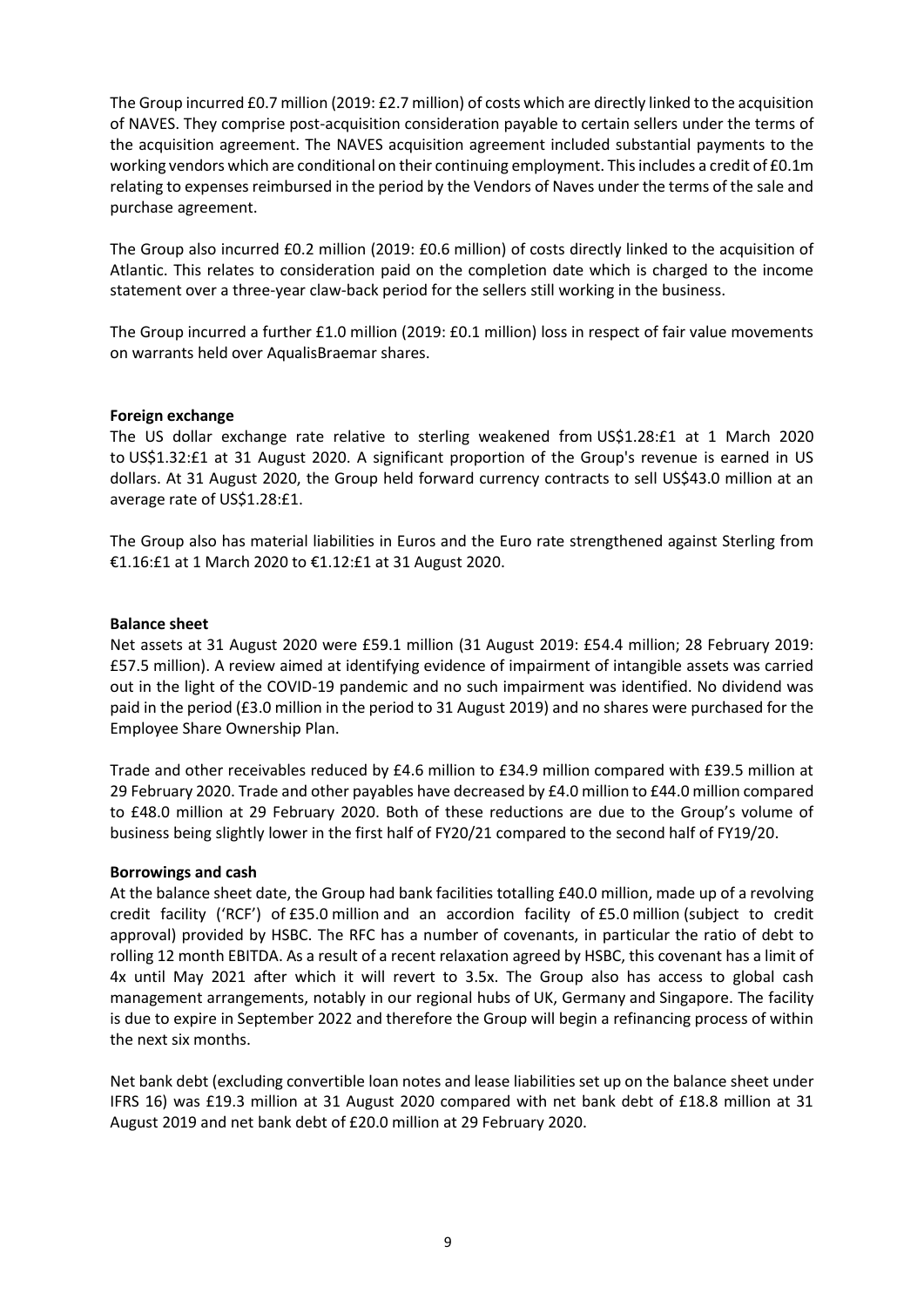At 31 August 2020 the Group held cash of £12.7 million (31 August 2019: £23.9 million, 29 February 2020: £28.7 million). The decrease in cash is largely attributable to repayments made to overdrafts and the RCF during the period.

The operating cash flows of the Group exhibit seasonality in that bonus payments occur in the first half of the financial year and it is therefore normal for the second half of the year to generate more cash.

### **Assets held for sale**

During August 2020 the Board took a decision to divest the Group's Engineering Division, Wavespec, following a strategic review of its future place within the Group. The Board has appointed a corporate finance advisor to identify bidders and conduct a sale process. As a result, the assets of that Division have been accounted for as assets held for sale under IFRS 5 'Non-Current Assets Held for Sale and Discontinued Operations'.

This Division was loss-making and has been accounted for under discontinued operations for the period, along with certain costs related to the strategic review and disposal process. A loss of £2.0 million in respect of discontinued operations was recognised in the period, £0.5 million relates to the trading loss for the period and £1.5 million relates to the impairment of assets. Discussions are ongoing with a number of interested partied and a sale transaction is expected to complete during the current financial year.

#### **Taxation**

The tax charge of £0.6 million (2019: less than £0.1 million) comprises a current tax charge of £0.5 million and a deferred tax charge of £0.1 million. Current tax is charged at 15.6% (2019: 19.0%) representing the best estimate of the annual effective tax rate, applied to the taxable profits of the interim period. The rate is lower than the standard rate of UK corporation tax due to utilisation of losses. Deferred tax is charged at 19.0% (2019: 17.0%) based on the UK Government's Spring Budget which was substantively enacted on 17 March 2020.

#### **Principal risks**

The Directors consider that the principal risks and uncertainties which could have a material effect on the Group's performance identified on pages 28 to 30 of the Annual Report 2020 are also applicable for a period of 12 months from 31 August 2020. These include risks associated with geopolitical and macroeconomic changes, currency fluctuations, financial capacity, financial liquidity, failure to attract and retain skilled individuals, disruptive technology, cultural behaviours and corporate governance and change management.

The Directors continue to assess the potential impacts of Brexit and COVID-19 on the principal risks and uncertainties. The experience of the last six months has shown the business can continue to operate successfully under the lock down conditions experienced. However, the volatility in shipping markets has reduced since the first quarter of the financial year, levels of demand in certain markets we operate in is low and forecasting levels of transactions and income remains difficult.

#### **Going concern**

Following a detailed review, no material uncertainty has been identified and the interim condensed consolidated financial statements have been prepared on a going concern basis. See Note 1.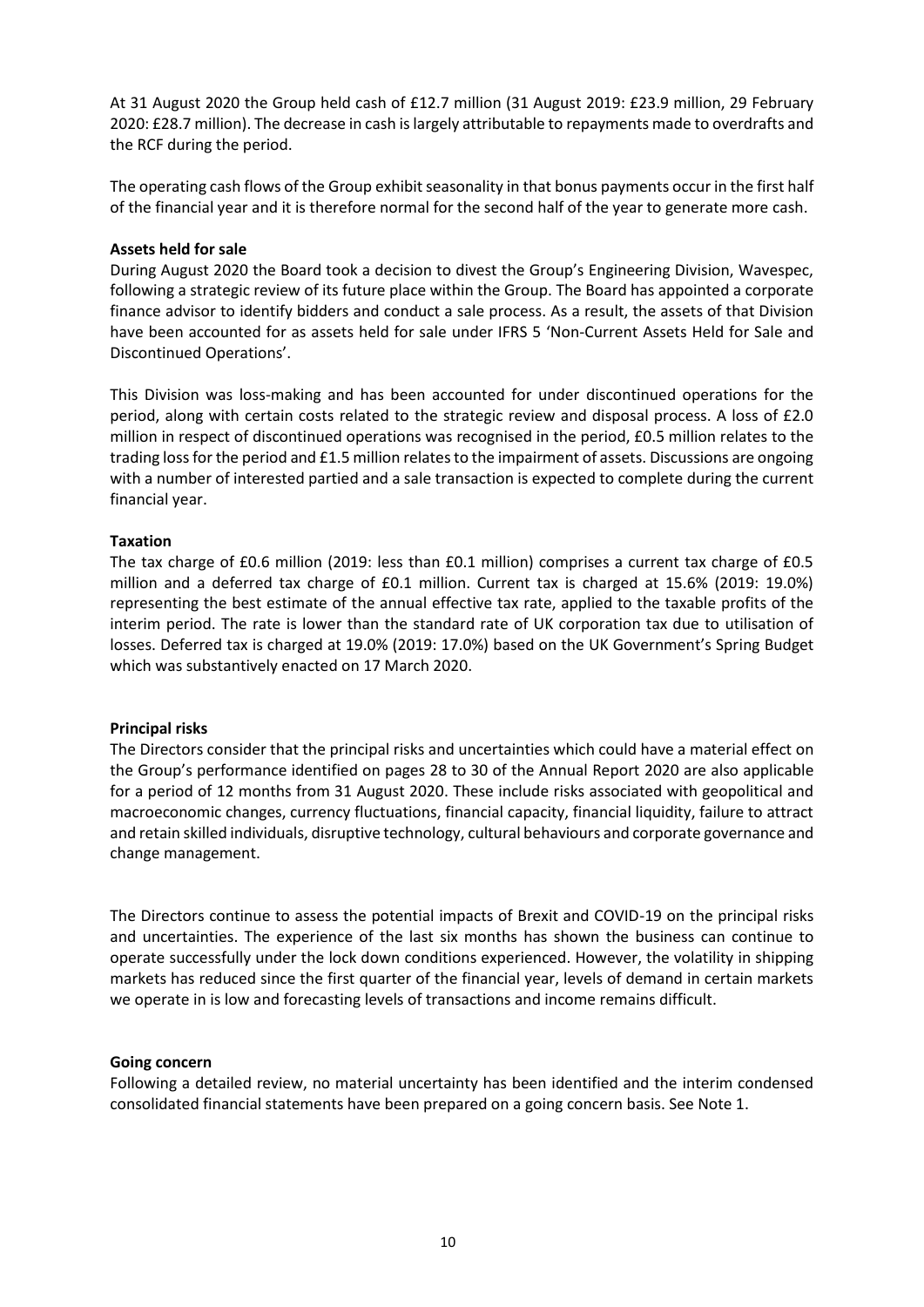#### **Shareholder Engagement on Directors' Remuneration Report**

As previously reported, whilst the resolution at the Company's Annual General Meeting in August to receive the Company's Directors' Remuneration Report passed with the requisite majority, it did receive a vote of 34% against the Board's recommendation. The Company has identified and contacted shareholders comprising over 90% of the votes against the resolution in order to discuss the matter further and understands the reasons behind the result. This process is ongoing and the Company will provide a further summary of its actions and consequent decisions in next year's annual report.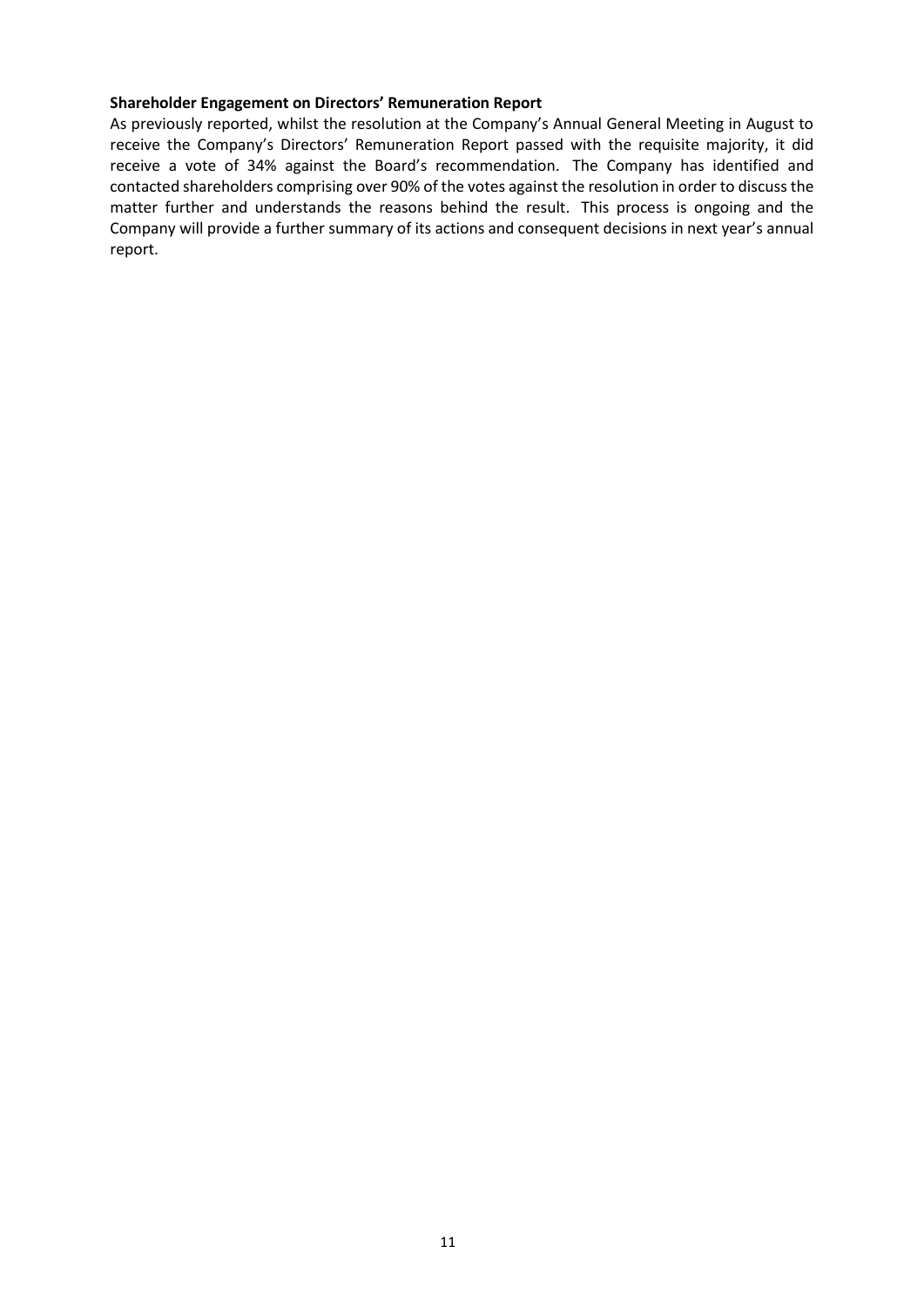## B**raemar Shipping Services plc Condensed Consolidated Statement of Profit or Loss**

|                                   |                |                   |                          |                |            |                          |           | 29 Feb 2020  |
|-----------------------------------|----------------|-------------------|--------------------------|----------------|------------|--------------------------|-----------|--------------|
|                                   |                |                   | Period ended 31 Aug 2020 |                |            | Period ended 31 Aug 2019 |           | Unaudited    |
|                                   |                |                   | <b>Unaudited</b>         |                |            | Unaudited and restated   |           | and restated |
|                                   |                |                   |                          |                |            |                          |           |              |
|                                   |                |                   | <b>Specific</b>          |                |            | Specific                 |           |              |
|                                   |                | <b>Underlying</b> | items                    | <b>Total</b>   | Underlying | items                    | Total     | Total        |
| Continuing operations             | Notes          | £'000             | £'000                    | ${\bf f}$ '000 | £'000      | £'000                    | £'000     | £'000        |
| Revenue                           | 4              | 56,308            |                          | 56,308         | 57,557     |                          | 57,557    | 117,655      |
| Cost of sales                     |                | (10, 048)         |                          | (10, 048)      | (10, 940)  |                          | (10, 940) | (20,093)     |
| Gross profit                      |                | 46,260            | $\overline{\phantom{0}}$ | 46,260         | 46,617     |                          | 46,617    | 97,562       |
|                                   |                |                   |                          |                |            |                          |           |              |
| Operating expense                 |                |                   |                          |                |            |                          |           |              |
| Other operating costs             |                | (40, 614)         | $\overline{\phantom{0}}$ | (40, 614)      | (42, 376)  | (460)                    | (42, 836) | (86,978)     |
| Restructuring costs               |                |                   |                          |                |            | (976)                    | (976)     | (890)        |
| Acquisition-related expenditure   | 5              |                   | (2,007)                  | (2,007)        |            | (3, 416)                 | (3, 416)  | (2,008)      |
|                                   |                | (40, 614)         | (2,007)                  | (42, 621)      | (42, 376)  | (4,852)                  | (47, 228) | (89, 876)    |
|                                   |                |                   |                          |                |            |                          |           |              |
| <b>Operating profit/(loss)</b>    | $\overline{4}$ | 5,646             | (2,007)                  | 3,639          | 4,241      | (4,852)                  | (611)     | 7,686        |
| Share of associate profit for the |                |                   |                          |                |            |                          |           |              |
| period                            | 5,10           | 617               | 220                      | 837            | 7          | 818                      | 825       | 436          |
| Finance income                    |                | 128               |                          | 128            | 210        |                          | 210       | 458          |
| Finance costs                     | 5              | (730)             | (182)                    | (912)          | (901)      | (334)                    | (1, 235)  | (2, 311)     |
|                                   |                |                   |                          |                |            |                          |           |              |
| Profit/(loss) before taxation     |                | 5,661             | (1,969)                  | 3,692          | 3,557      | (4, 368)                 | (811)     | 6,269        |
| Taxation                          | 5,7            | (586)             | 28                       | (558)          | (135)      | 87                       | (48)      | 46           |
| Profit/(loss) for the period/year |                |                   |                          |                |            |                          |           |              |
| from continuing operations        |                | 5,075             | (1, 941)                 | 3,134          | 3,422      | (4, 281)                 | (859)     | 6,315        |
|                                   |                |                   |                          |                |            |                          |           |              |
| Loss for the period/year from     |                |                   |                          |                |            |                          |           |              |
| discontinued operations           | 6              |                   | (2,029)                  | (2,029)        |            | (1, 235)                 | (1, 235)  | (2, 299)     |
|                                   |                |                   |                          |                |            |                          |           |              |
| Profit/(loss) for the period/year |                |                   |                          |                |            |                          |           |              |
| attributable to equity            |                |                   |                          |                |            |                          |           |              |
| shareholders of the parent        |                | 5,075             | (3,970)                  | 1,105          | 3,422      | (5, 516)                 | (2,094)   | 4,016        |
|                                   |                |                   |                          |                |            |                          |           |              |
| Total                             |                |                   |                          |                |            |                          |           |              |
| Earnings per ordinary share       | 8              |                   |                          |                |            |                          |           |              |
| Basic - underlying operations     |                | 16.25p            |                          | 3.54p          | 11.15p     |                          | (6.82)p   | 12.88p       |
| Diluted - underlying operations   |                | 13.53p            |                          | 2.95p          | 10.01p     |                          | (6.82)p   | 11.64p       |
|                                   |                |                   |                          |                |            |                          |           |              |
| Continuing operations             |                |                   |                          |                |            |                          |           |              |
| Basic - total                     |                | 16.25p            |                          | 10.03p         | 11.15p     |                          | (2.80)p   | 20.26p       |
| Diluted - total                   |                | 13.53p            |                          | 8.36p          | 10.01p     |                          | (2.80)p   | 18.31p       |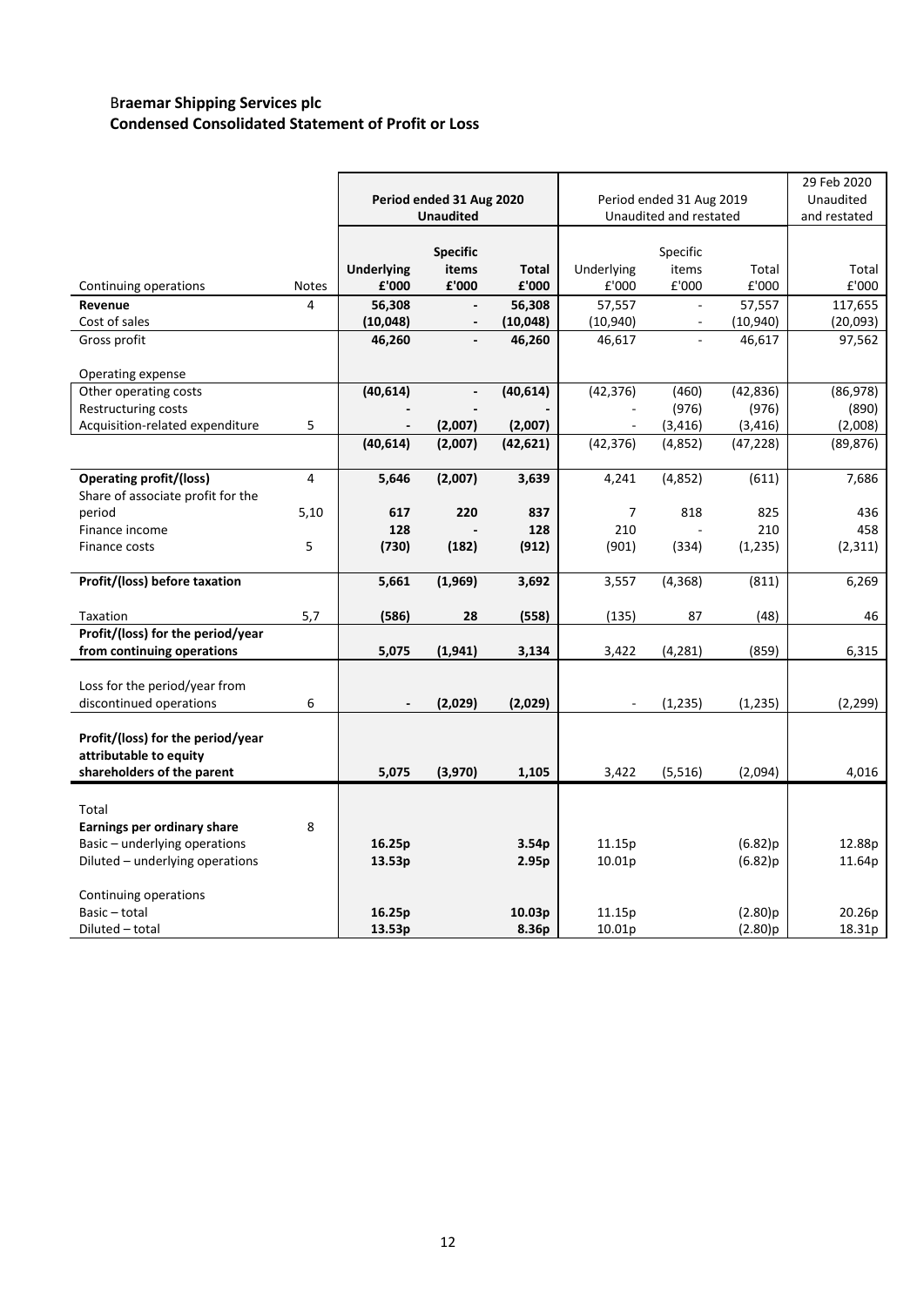# **Braemar Shipping Services plc**

# **Condensed Consolidated Statement of Comprehensive Income**

|                                                          | Six months to<br>31 Aug 2020<br><b>Unaudited</b> | Six months to<br>31 Aug 2019<br>Unaudited | Year ended<br>29 Feb 2020<br>Audited |
|----------------------------------------------------------|--------------------------------------------------|-------------------------------------------|--------------------------------------|
|                                                          | £'000                                            | f'000                                     | £'000                                |
| Profit/(loss) for the period/year                        | 1,105                                            | (2,094)                                   | 4,016                                |
| Other comprehensive income/(expense)                     |                                                  |                                           |                                      |
| Items that will not be reclassified to profit or loss:   |                                                  |                                           |                                      |
| Share of other comprehensive expense of associate        | (238)                                            |                                           |                                      |
| Actuarial loss on employee benefit schemes – net of tax  |                                                  |                                           | (1,638)                              |
| Items that are or may be reclassified to profit or loss: |                                                  |                                           |                                      |
| Foreign exchange differences on retranslation of foreign |                                                  |                                           |                                      |
| operations                                               | (2,516)                                          | 674                                       | (503)                                |
| Cash flow hedges                                         | 2,683                                            | (1,056)                                   | (828)                                |
| Deferred tax on cash flow hedges                         | (327)                                            |                                           |                                      |
| Other comprehensive expense                              | (398)                                            | (382)                                     | (2,969)                              |
| Total comprehensive income/(expense) for the             |                                                  |                                           |                                      |
| period/year from continuing operations                   | 707                                              | (2, 476)                                  | 1,047                                |
| Recycling of foreign exchange reserve                    |                                                  |                                           | 670                                  |
| Total comprehensive income/(expense) for the             |                                                  |                                           |                                      |
| period/year from discontinued operations                 |                                                  | 670                                       | 670                                  |
|                                                          |                                                  |                                           |                                      |
| Total comprehensive income/(expense) for the             |                                                  |                                           |                                      |
| period/year attributable to the equity shareholders of   |                                                  |                                           |                                      |
| the parent                                               | 707                                              | (1,806)                                   | 1,717                                |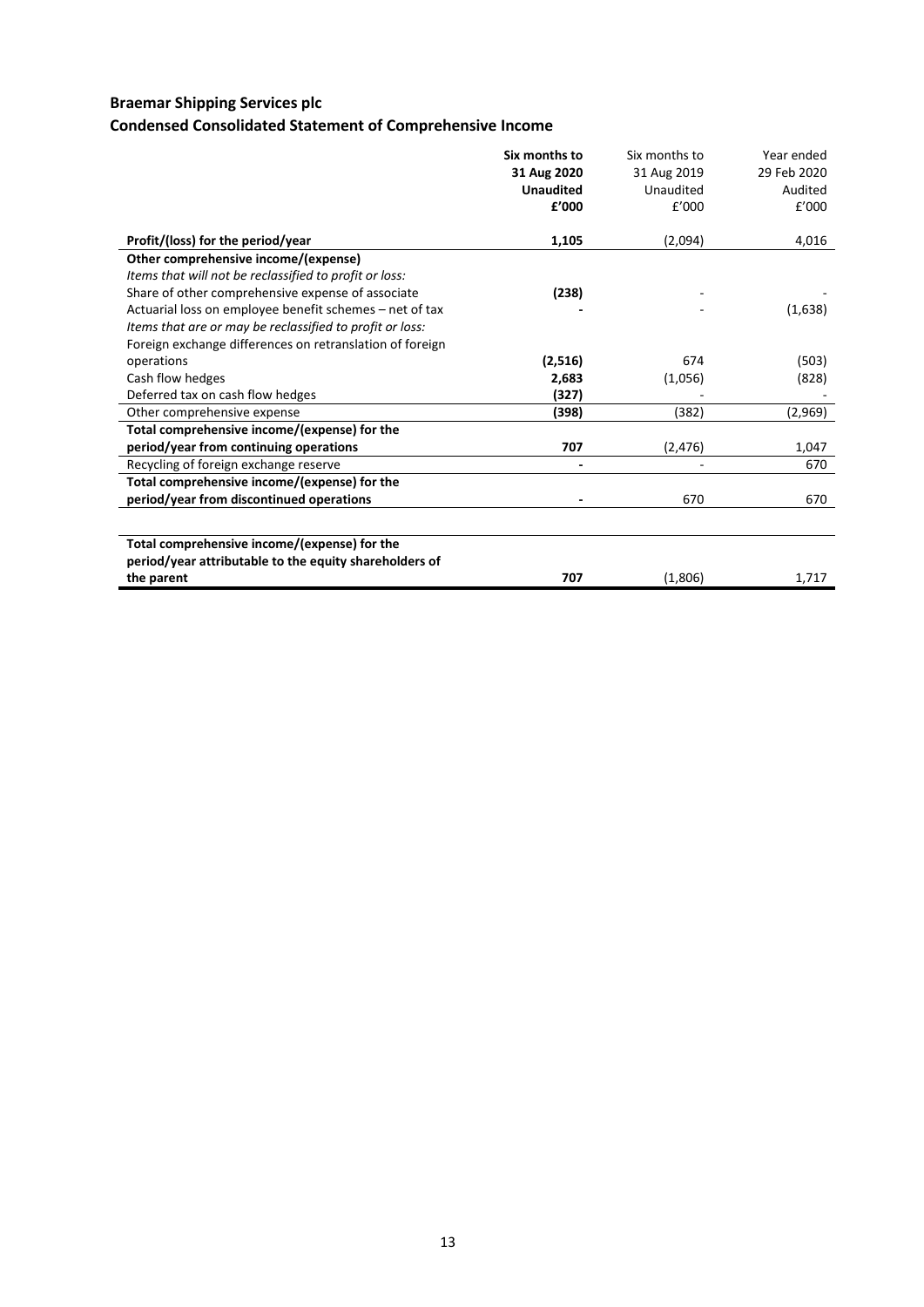## **Braemar Shipping Services plc Condensed Consolidated Balance Sheet**

|                                             |              |                  | 31 August 2019 |                  |
|---------------------------------------------|--------------|------------------|----------------|------------------|
|                                             |              | 31 August 2020   | Unaudited and  | 29 February 2020 |
|                                             |              | <b>Unaudited</b> | restated       | Audited          |
| Assets                                      | <b>Notes</b> | £'000            | f'000          | £'000            |
| <b>Non-current assets</b>                   |              |                  |                |                  |
| Goodwill                                    |              | 83,812           | 83,812         | 83,812           |
| Other intangible assets                     |              | 2,037            | 2,418          | 2,411            |
| Property, plant and equipment               |              | 10,763           | 11,810         | 11,928           |
| Other Investments                           |              | 1,963            | 1,850          | 1,962            |
| Investment in associate                     | 10           | 7,126            | 8,107          | 7,315            |
| <b>Financial assets</b>                     | 12           | 188              | 766            | 1,184            |
| Deferred tax assets                         |              | 3,973            | 2,402          | 3,620            |
| Other receivables                           |              | 2,122            | 2,303          | 2,467            |
|                                             |              | 111,984          | 113,468        | 114,699          |
| <b>Current assets</b>                       |              |                  |                |                  |
| Trade and other receivables                 | 11           | 34,885           | 44,291         | 39,541           |
| Derivative financial instruments            | 12           | 1,288            |                |                  |
| Assets held for sale                        | 6            | 283              |                |                  |
| Cash and cash equivalents                   |              | 12,687           | 23,609         | 28,749           |
|                                             |              | 49,143           | 67,900         | 68,290           |
|                                             |              |                  |                |                  |
| <b>Total assets</b>                         |              | 161,127          | 181,368        | 182,989          |
|                                             |              |                  |                |                  |
| <b>Liabilities</b>                          |              |                  |                |                  |
| <b>Current liabilities</b>                  |              |                  |                |                  |
| Derivative financial instruments            | 12           | 63               | 1,355          | 527              |
| Trade and other payables                    |              | 44,034           | 44,310         | 48,031           |
| Short term borrowings                       |              | 31,999           | 45,804         | 48,758           |
| Current tax payable                         |              | 924              | 1,399          | 1,334            |
| Provisions                                  |              | 250              |                | 201              |
| Convertible loan notes                      |              | 4,529            | 6,700          | 4,340            |
| Deferred consideration                      |              | 626              | 634            | 600              |
| Liabilities directly associated with assets |              |                  |                |                  |
| classified as held for sale                 | 6            | 282              |                |                  |
|                                             |              | 82,707           | 100,202        | 103,791          |
| <b>Non-current liabilities</b>              |              |                  |                |                  |
| Long term borrowings                        |              | 8,403            | 11,278         | 10,943           |
| Deferred tax liabilities                    |              | 889              | 936            | 903              |
| Provisions                                  |              | 753              | 390            | 765              |
| Convertible loan notes                      |              | 2,502            | 5,369          | 2,398            |
| Deferred consideration                      |              | 3,289            | 6,993          | 3,031            |
| Pension deficit                             |              | 3,448            | 1,773          | 3,672            |
|                                             |              | 19,284           | 26,739         | 21,712           |
|                                             |              |                  |                |                  |
| <b>Total liabilities</b>                    |              | 101,991          | 126,941        | 125,503          |
|                                             |              |                  |                |                  |
| <b>Total assets less total liabilities</b>  |              |                  |                |                  |
|                                             |              | 59,136           | 54,427         | 57,486           |
|                                             |              |                  |                |                  |
| <b>Equity</b>                               |              |                  |                |                  |
| Share capital                               | 13           | 3,172            | 3,154          | 3,167            |
| Share premium                               | 13           | 55,805           | 55,805         | 55,805           |
| Shares to be issued                         |              | (526)            | (2,511)        | (2, 498)         |
| Other reserves                              | 14           | 22,119           | 23,145         | 22,279           |
| Retained earnings                           |              | (21, 434)        | (25, 166)      | (21, 267)        |
| <b>Total equity</b>                         |              | 59,136           | 54,427         | 57,486           |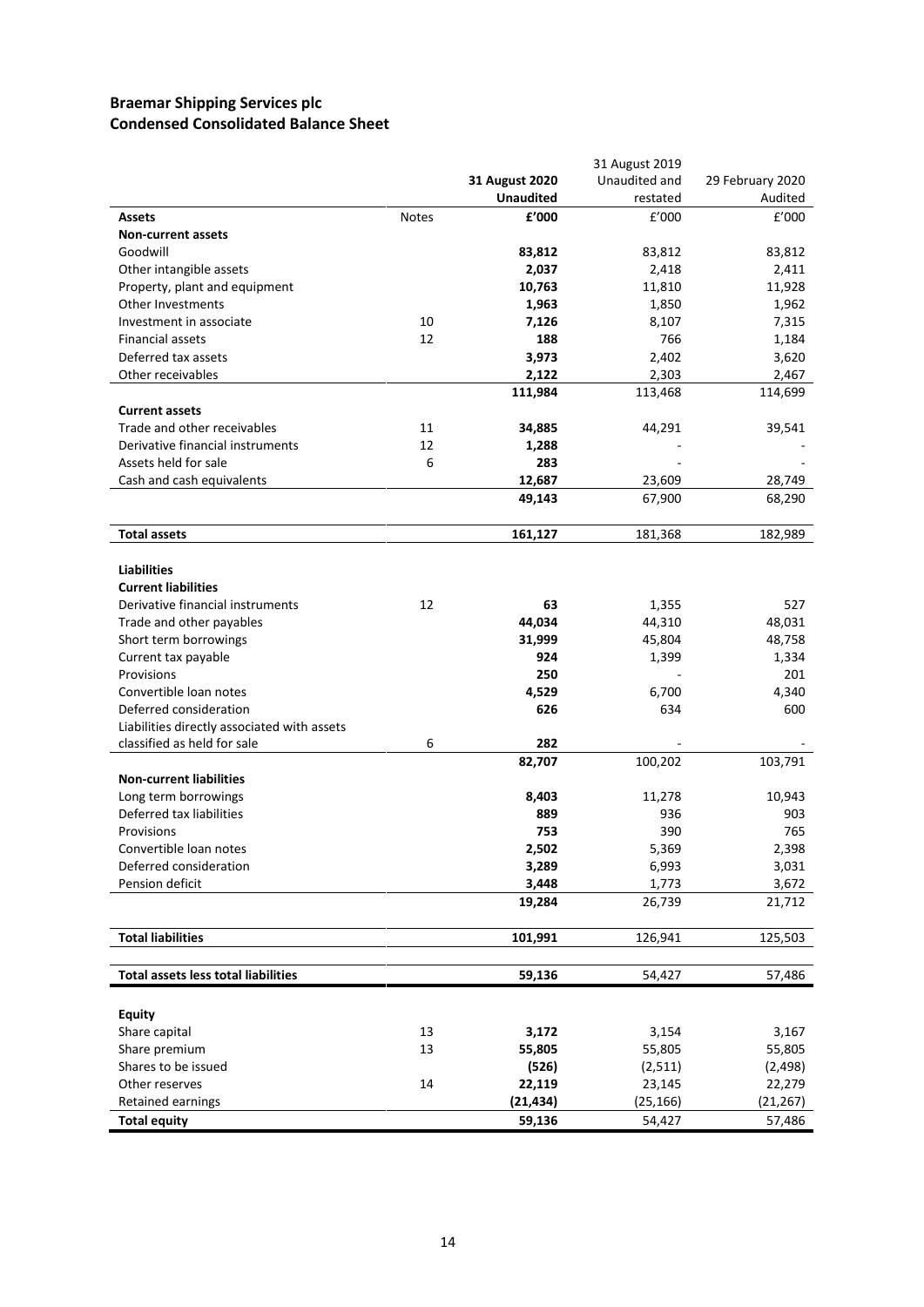## **Braemar Shipping Services plc Condensed Consolidated Statement of Cash Flows**

|                                                        |              |                  | 31 August    | 29 February  |
|--------------------------------------------------------|--------------|------------------|--------------|--------------|
|                                                        |              | 31 August        | 2019         | 2020         |
|                                                        |              | 2020             | Unaudited    | Unaudited    |
|                                                        |              | <b>Unaudited</b> | and restated | and restated |
|                                                        | <b>Notes</b> | £'000            | E'000        | £'000        |
| Profit/(loss) before tax                               |              | 3,692            | (811)        | 6,269        |
| Loss from discontinued operations                      | 6            | (2,029)          | (1,235)      | (2, 299)     |
| Depreciation and amortisation charges                  |              | 1,801            | 1,834        | 3,390        |
| Loss on disposal of fixed assets                       |              |                  |              | 801          |
| Impairment of assets                                   |              |                  | $\mathbf{1}$ |              |
| Gain on sub-lease arrangements                         |              |                  | (111)        | (101)        |
| Gain on bargain purchase                               |              |                  | (818)        | (818)        |
| Share of profit in associate                           | 10           | (837)            |              | 382          |
| Share scheme charges                                   |              | 943              | 694          | 1,582        |
| Net foreign exchange (gains)/losses of financial       |              |                  |              |              |
| instruments                                            |              |                  |              | (70)         |
| Net finance cost                                       |              | 784              | 1,022        | 1,853        |
| Specific items                                         | 6            | 2,007            | 4,864        | 3,344        |
| Specific items - discontinued                          | 6            | 2,029            |              | 888          |
| Contribution to defined benefit scheme                 |              | (225)            |              | (450)        |
| Operating cash flow before changes in working capital  |              | 8,165            | 5,440        | 14,771       |
|                                                        |              |                  |              |              |
| Decrease/(increase) in receivables                     |              | 4,173            | (9, 762)     | (1,629)      |
| (Decrease)/increase in payables                        |              | (3, 942)         | 5,094        | (604)        |
| Increase/(decrease) in provisions                      |              | 36               | (249)        | 552          |
| Cash flows from operating activities                   |              | 8,432            | 523          | 13,090       |
|                                                        |              |                  |              |              |
| Interest received                                      |              | 90               | 222          | 385          |
| Interest paid                                          |              | (697)            | (1,052)      | (1,895)      |
| Specific items                                         | 5            | (339)            | (405)        | (2, 523)     |
| Tax received/(paid)                                    |              | (872)            | (824)        | 1,193        |
| Net cash generated from operating activities           |              | 6,614            | (1, 536)     | 10,250       |
|                                                        |              |                  |              |              |
| Cash flows from investing activities                   |              |                  |              |              |
| Purchase of property, plant and equipment and computer |              |                  |              |              |
| software                                               |              | (446)            | (1, 416)     | (1,743)      |
| Investment in associate                                |              |                  | (1,605)      | (1,605)      |
| Dividend received from associate                       | 10           | 322              |              |              |
| Acquisition of other investment                        |              |                  |              | (150)        |
| Cash in subsidiaries disposed                          |              |                  | (1, 286)     | (3,910)      |
| Proceeds from sale of property, plant and equipment    |              | 6                |              |              |
| Principal received on finance lease receivables        |              | 396              |              | 661          |
| Net cash generated from investing activities           |              | 278              | (4, 307)     | (6, 747)     |
|                                                        |              |                  |              |              |
| Cash flows from financing activities                   |              |                  |              |              |
| Proceeds from borrowings                               |              | 7,300            | 8,500        | 8,500        |
| Repayment of principal under lease liabilities         |              | (1,986)          | (1, 723)     | (3, 473)     |
| Repayment of borrowings                                |              | (29, 325)        | (1,719)      | (6, 339)     |
| Net proceeds from pooling arrangements                 |              |                  |              | 4,595        |
| Dividends paid                                         | 9            |                  | (3,064)      | (4,630)      |
| Deferred consideration                                 |              |                  |              | (600)        |
| Net cash (used in)/generated from financing activities |              | (24, 011)        | 1,994        | (1, 947)     |
|                                                        |              |                  |              |              |
| (Decrease)/increase in cash and cash equivalents       |              | (17, 119)        | (3,849)      | 1,556        |
| Cash and cash equivalents at beginning of the period   |              | 28,749           | 28,021       | 28,021       |
| Foreign exchange differences                           |              | 1,057            | (563)        | (828)        |
| Cash and cash equivalents at end of the period         |              | 12,687           | 23,609       | 28,749       |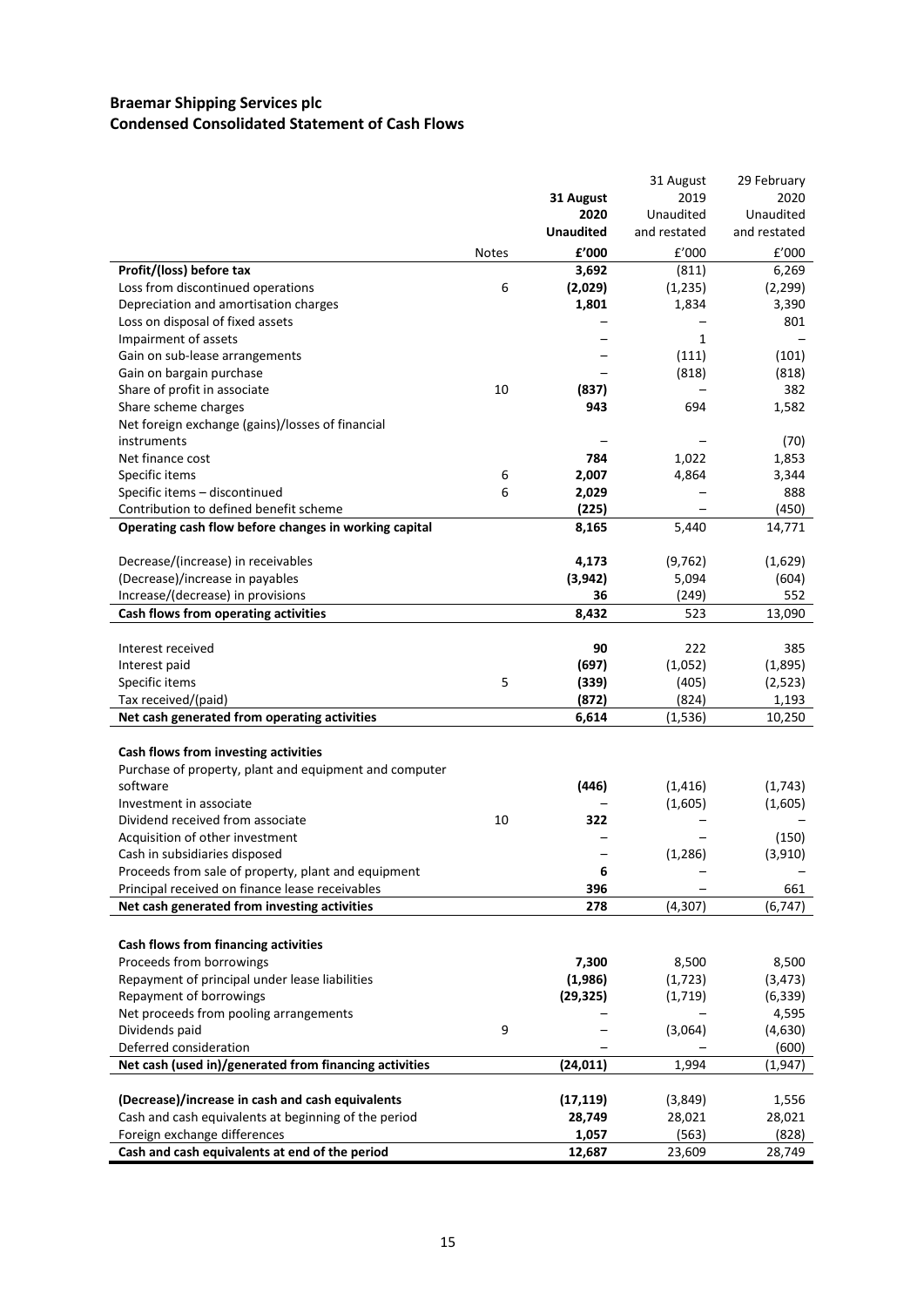## **Braemar Shipping Services plc Condensed Consolidated Statement of Changes in Equity**

|                                                               | <b>Notes</b> | <b>Share</b><br>capital<br>£'000           | <b>Share</b><br>premium<br>£'000 | <b>Shares to</b><br>be issued<br>£'000 | Other<br>reserves<br>£'000 | <b>Retained</b><br>earnings<br>£'000 | <b>Total</b><br>equity<br>£'000 |
|---------------------------------------------------------------|--------------|--------------------------------------------|----------------------------------|----------------------------------------|----------------------------|--------------------------------------|---------------------------------|
| <b>At 1 March 2020</b>                                        |              | 3,167                                      |                                  |                                        | 22,279                     |                                      |                                 |
|                                                               |              |                                            | 55,805                           | (2, 498)                               |                            | (21, 267)                            | 57,486                          |
| Profit for the period                                         |              |                                            |                                  |                                        |                            | 1,105                                | 1,105                           |
| Foreign exchange differences<br>Share of associate's other    |              |                                            |                                  |                                        | (2, 516)                   |                                      | (2,516)                         |
| comprehensive expense                                         |              |                                            |                                  |                                        |                            | (238)                                | (238)                           |
| Cash flow hedges                                              |              |                                            |                                  |                                        | 2,683                      |                                      | 2,683                           |
| Deferred tax on cashflow                                      |              |                                            |                                  |                                        |                            |                                      |                                 |
| hedges                                                        |              |                                            |                                  |                                        | (327)                      |                                      | (327)                           |
| Total comprehensive income                                    |              |                                            |                                  |                                        | (160)                      | 867                                  | 707                             |
| Dividends paid                                                | 9            |                                            |                                  |                                        |                            |                                      |                                 |
| Issue of shares                                               |              | 5                                          |                                  |                                        |                            | (5)                                  |                                 |
| Purchase of shares                                            |              |                                            |                                  |                                        |                            |                                      |                                 |
| <b>ESOP</b> shares allocated                                  |              |                                            |                                  | 1,972                                  |                            | (1,972)                              |                                 |
| Share based payments                                          |              |                                            |                                  |                                        |                            | 943                                  | 943                             |
| Balance at 31 August 2020                                     |              | 3,172                                      | 55,805                           | (526)                                  | 22,119                     | (21, 434)                            | 59,136                          |
|                                                               |              |                                            |                                  |                                        |                            |                                      |                                 |
| At 1 March 2019                                               |              | 3,144                                      | 55,805                           | (3, 446)                               | 22,857                     | (20,007)                             | 58,353                          |
| Prior period application of                                   |              |                                            |                                  |                                        |                            |                                      |                                 |
| IFRS 16                                                       |              |                                            |                                  |                                        |                            | (205)                                | (205)                           |
| Prior period error:                                           |              |                                            |                                  |                                        |                            |                                      |                                 |
| Change in accounting policy -                                 |              |                                            |                                  |                                        |                            |                                      |                                 |
| IFRS 16                                                       | 3            |                                            |                                  |                                        |                            | 586                                  | 586                             |
| Restated 1 March 2019                                         |              | 3,144                                      | 55,805                           | (3, 446)                               | 22,857                     | (19, 626)                            | 58,734                          |
| Loss for the period                                           |              |                                            |                                  |                                        |                            | (2,094)                              | (2,094)                         |
| Foreign exchange differences<br>Cash flow hedges - net of tax |              |                                            |                                  |                                        | 1,344<br>(1,056)           |                                      | 1,344<br>(1,056)                |
| Total comprehensive income                                    |              | $\overline{\phantom{a}}$<br>$\blacksquare$ |                                  | $\overline{\phantom{a}}$               | 288                        | (2,094)                              | (1,806)                         |
|                                                               | 9            | $\overline{\phantom{a}}$                   | $\overline{\phantom{a}}$         | ÷,                                     |                            |                                      |                                 |
| Dividends paid<br>Issue of shares                             |              | 10                                         |                                  |                                        |                            | (3,064)<br>(10)                      | (3,064)                         |
| Purchase of shares                                            |              |                                            |                                  |                                        |                            |                                      |                                 |
| <b>ESOP</b> shares allocated                                  |              |                                            |                                  | 935                                    |                            | (935)                                |                                 |
| Share based payments                                          |              |                                            |                                  |                                        |                            | 563                                  | 563                             |
| Balance at 31 August 2019                                     |              | 3,154                                      | 55,805                           | (2,511)                                | 23,145                     | (25, 166)                            | 54,427                          |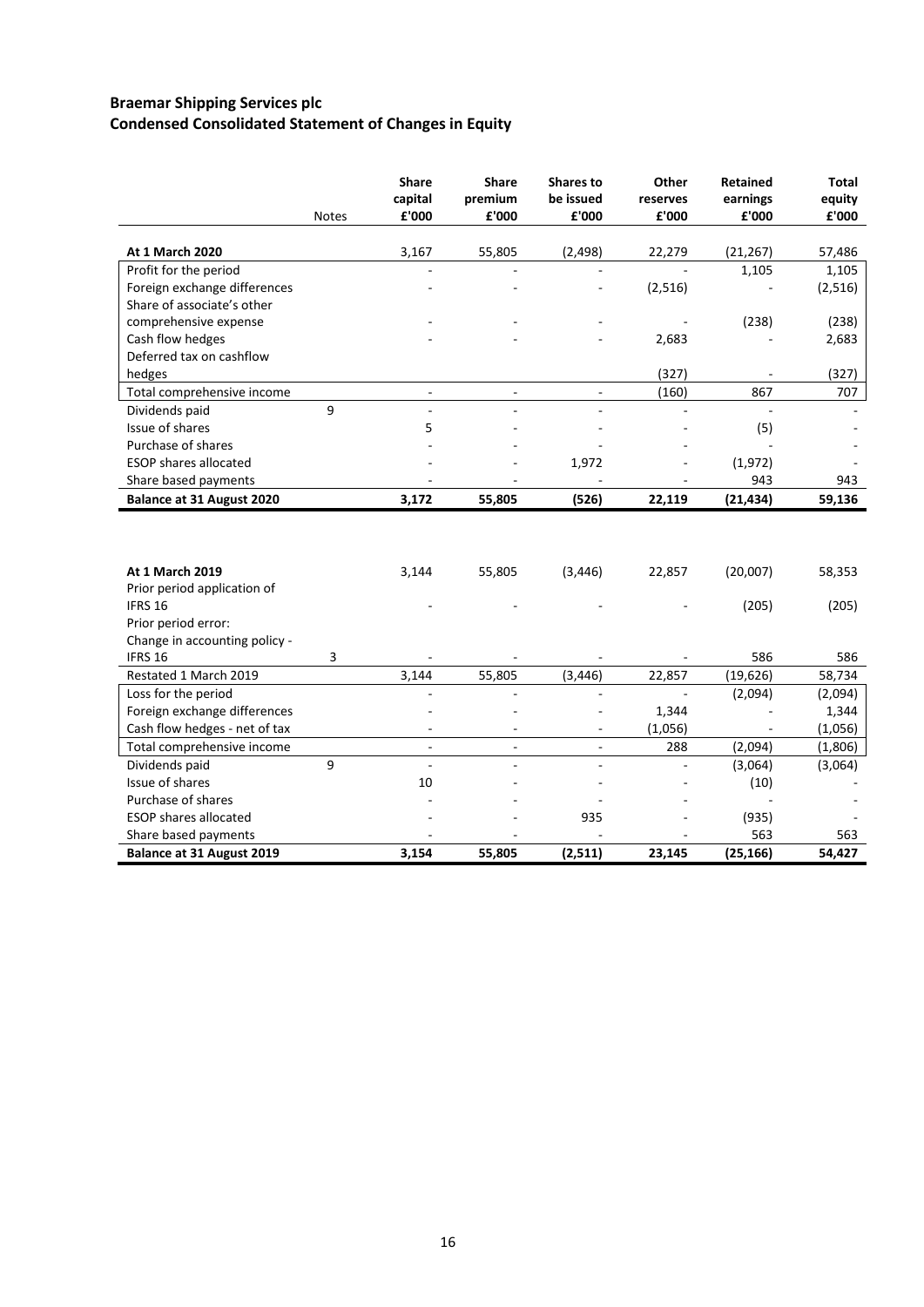## **Braemar Shipping Services plc Unaudited Notes to The Financial Statements For the Six Months Ended 31 August 2020**

## **1. General information**

Braemar Shipping Services plc (the "Company") is a public limited company incorporated and domiciled in England and Wales. The interim condensed consolidated financial information for the six months ended 31 August 2020 comprise the Company, its subsidiaries and the employee share ownership trust (together referred to as the "Group"). The address of the Company's registered office is One Strand, Trafalgar Square, London, WC2N 5HR, United Kingdom. The interim condensed consolidated financial statements of the Group were authorised for issue in accordance with a resolution of the directors on 10 November 2020.

These interim condensed consolidated financial statements do not comprise statutory accounts within the meaning of Section 434 of the Companies Act 2006, but have been reviewed by BDO LLP, the Group's auditor. The audited statutory accounts for the year ended 29 February 2020 have been delivered to the Registrar of Companies. The auditors' report on those accounts was unqualified, did not draw attention to any matters by way of emphasis, and did not contain a statement under 498(2) or 498(3) of the Companies Act 2006. The comparative information for the year ended 29 February 2020 in this interim report does not constitute statutory accounts for that year.

The interim condensed consolidated financial statements have been prepared on a going concern basis in a reasonable expectation that the Group has adequate resources to continue in operational existence for at least 12 months from this reporting date. In reaching this conclusion the Directors considered cash flow forecasts that have been prepared in the light of the impact of COVID-19. The Directors have considered the trading and cash flows over the first six months of the year which has been resilient and also forward-looking market data in respect of the shipping market. This includes the forward order book within the Shipbroking Division, the resilience within the Logistics Division owing to the flexible cost model and the nature of the clients supplying essential goods and the potential within the Financial Division, should a global recession become apparent.

As at 31 August 2020 the Group's net debt\* was £19.3 million with available headroom in the £35.0 million revolving credit facility ("RCF") of £3.0 million. The RCF has a number of financial covenant tests that must be adhered to and in particular a financial covenant relating to debt to 12 months rolling EBITDA. As a result of a recent relaxation agreed by HSBC, this covenant has a limit of 4x until May 2021, reducing to 3.5x until May 2022 and returning to 3x until the facility expires in September 2022.

The Group has updated its expected revenue, cost and cash forecasts in the light of trading over the first half of the current financial year in and assessed the ability of the Group to operate both within the revised covenants and the facility headroom. This assessment included a number of downside sensitivities, including reductions in expected revenue of 7.5% and 15% from January 2021 onwards. The assessment also included the assumption of reasonable cost mitigations and other cash management measures within the control of the Group. Having considered the 15% revenue downside sensitivity, and in particular the assumptions in respect of COVID-19, the Directors consider it remote that over the assessed going concern period that revenues would be impacted to this extent. In making this assessment, significant judgement has been applied.

The Directors consider revenue as the key assumption in the Group's forecasts as there is a low level of cost of sales, other than in the Freight Forwarding business within its Logistics Division, which generates a low gross margin. The remaining costs are largely fixed or made up of discretionary bonuses, predominately within the Shipbroking Division and which are directly linked to profitability.

Similar to other businesses, it is unclear how the COVID-19 pandemic's impact on the business will continue and despite expectations that global trade and GDP will recover next year, uncertainty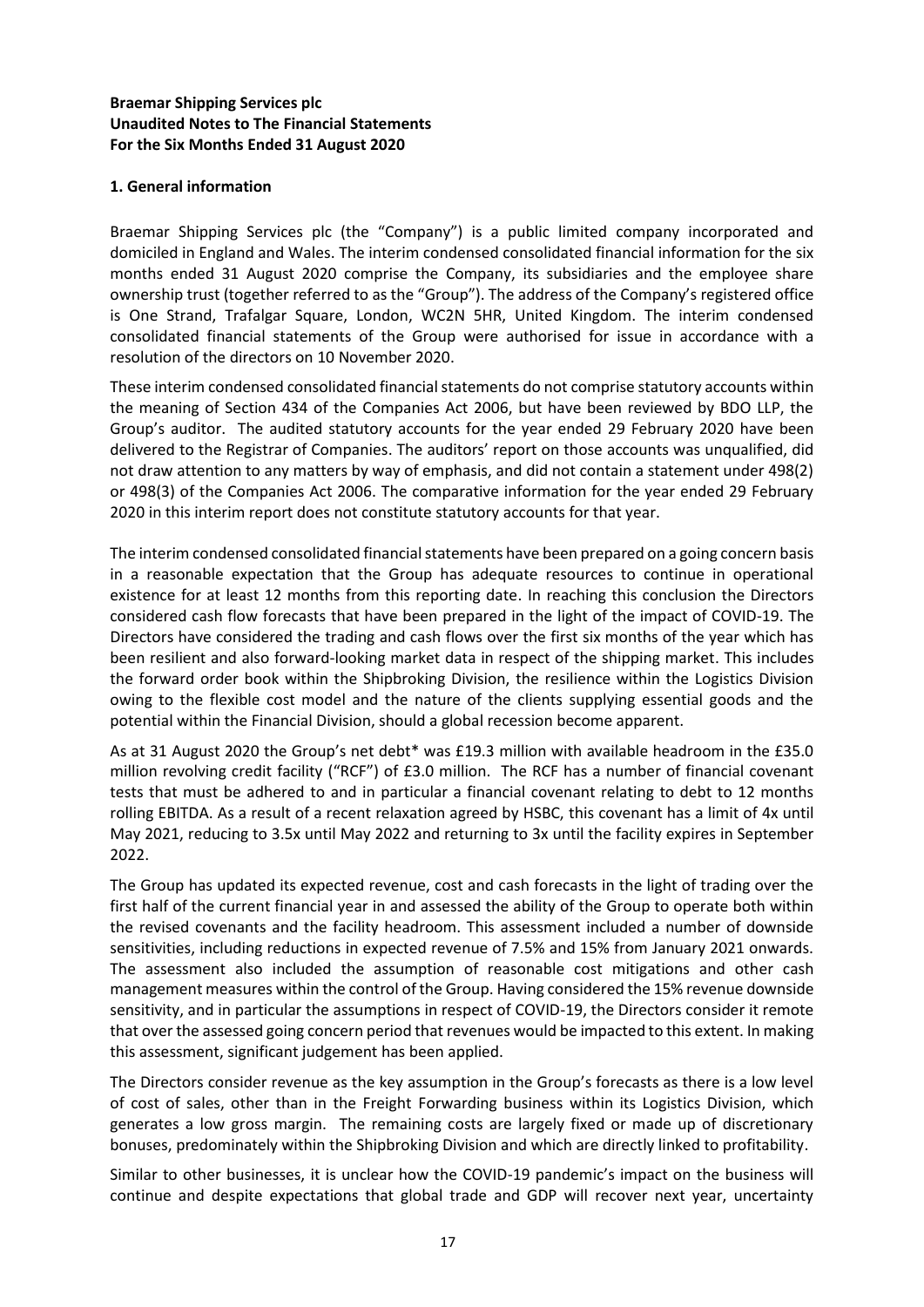remains over the outlook. We are however, comfortable that under the scenarios we have run, the Group could withstand a decline in revenue as described and continue to operate within the available banking facilities. Accordingly, the Group continues to adopt the going concern basis in preparing the financial statements.

\*Net debt is calculated as secured revolving credit facilities less net cash.

## **Forward-looking statements**

Certain statements in this interim report are forward-looking. Although the Group believes that the expectations reflected in these forward-looking statements are reasonable, we can give no assurance that these expectations will prove to be correct. Because these statements involve risks and uncertainties, actual results may differ materially from those expressed or implied by these forward-looking statements. We undertake no obligation to update any forward-looking statements whether as a result of new information, future events or otherwise.

## **2. Basis of preparation and statement of compliance**

The condensed consolidated interim financial statements for the six months ended 31 August 2020 have been prepared in accordance with the Disclosure Guidance and Transparency Rules of the Financial Conduct Authority and with IAS 34, 'Interim financial reporting' as adopted by the European Union.

The condensed consolidated interim financial statements do not include all the information and disclosures required in the annual financial statements, and should be read in conjunction with the Group's Annual Report for the year ended 29 February 2020, which was prepared in accordance with IFRSs as adopted by the European Union.

Following the Group's decision to dispose of certain operations, the Group has re-presented the condensed consolidated statement of profit and loss in relation to discontinued operations for the periods ended 29 February 2020 and 31 August 2019. See Note 6.

### **Prior period restatement – cash and short-term borrowings**

The Group has re-presented the condensed consolidated balance sheet for the period ended 31 August 2019 in respect of a presentational error. The Group had previously disclosed net cash and overdraft balances that did not meet the criteria of IAS 32 for offset. The adjustment to gross up cash and shortterm borrowings at 31 August 2019 is as follows.

|                                   | 31 August 2019 |
|-----------------------------------|----------------|
|                                   | f'000          |
| Increase in cash                  | 18.802         |
| Increase in short-term borrowings | 18.802         |

The adjustment at 31 August 2019 has no impact on the reported profits or net assets in any of the periods.

### **Prior period restatement – impact of IFRS 16**

As disclosed in the annual report for the year ended 29 February 2020, in the condensed consolidated interim financial statements for the year ended 31 August 2019 the Group disclosed a decrease in retained earnings at 1 March 2019 of £0.2 million on adoption of IFRS 16. The impact of IFRS 16 at 1 March 2019 is represented below to correct an error and show an increase in retained earnings at 1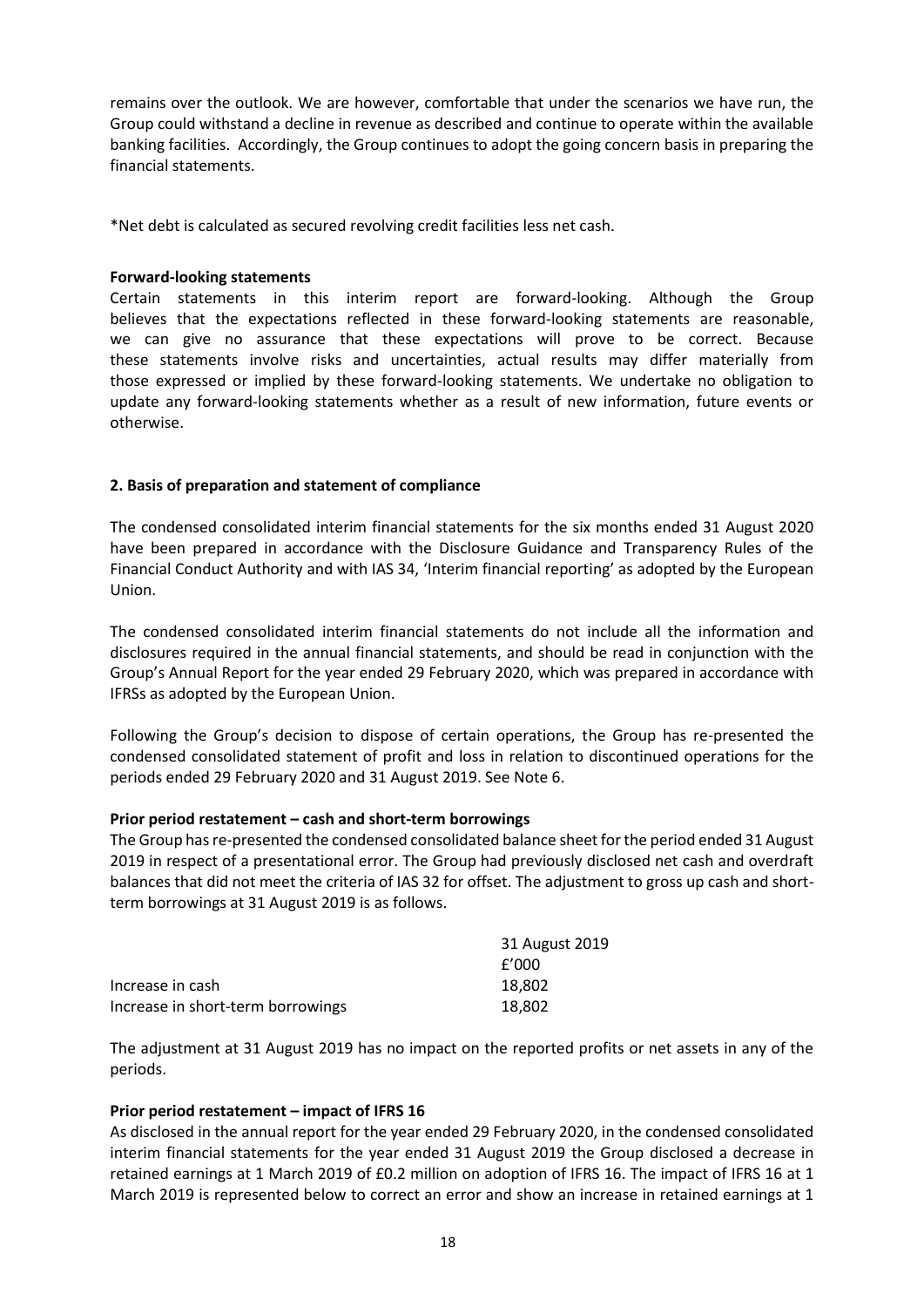March 2019 of £0.4 million, as disclosed the consolidated financial statements for the year ended 29 February 2020. The nature of the change is in respect of the Group's reassessment of certain transitional balances such as rent-free accruals, capitalised direct costs and dilapidations provisions.

## **Impact of IFRS 16 as previously presented in the condensed consolidated interim financial statements for the year ended 31 August 2019:**

|                                    | Year ended 28 Feb |                   | As at 1 Mar |
|------------------------------------|-------------------|-------------------|-------------|
|                                    | 2019              |                   | 2019        |
|                                    | E'000             | Impact of IFRS 16 | £'000       |
| <b>Non-current assets</b>          |                   |                   |             |
| Property, plant and equipment      | 1,978             | 13,031            | 15,009      |
| Other receivables                  | 264               | 2,029             | 2,293       |
| <b>Current assets</b>              |                   |                   |             |
| Trade and other receivables        | 37,128            | 500               | 37,628      |
| <b>Total impact on assets</b>      |                   | 15,560            |             |
| <b>Current liabilities</b>         |                   |                   |             |
| Short term borrowings              | (15, 323)         | (3,317)           | (18, 640)   |
| <b>Non-current liabilities</b>     |                   |                   |             |
| Long term borrowings               |                   | (12, 448)         | (12, 448)   |
| <b>Total impact on liabilities</b> |                   | (15, 765)         |             |
| <b>Non-current assets</b>          |                   |                   |             |
|                                    |                   |                   |             |
| <b>Retained Earnings</b>           | (20,007)          | (205)             | (20, 212)   |

#### **Impact of IFRS 16 as presented now:**

|                                    | Year ended 28 Feb |                   | As at 1 Mar |
|------------------------------------|-------------------|-------------------|-------------|
|                                    | 2019              |                   | 2019        |
|                                    | £'000             | Impact of IFRS 16 | f'000       |
| <b>Non-current assets</b>          |                   |                   |             |
| Property, plant and equipment      | 1,978             | 11,166            | 13,144      |
| Other receivables                  | 264               | 2,037             | 2,301       |
| <b>Current assets</b>              |                   |                   |             |
| Trade and other receivables        | 37,128            | 517               | 37,645      |
| Total impact on assets             |                   | 13,720            |             |
| <b>Current liabilities</b>         |                   |                   |             |
| Trade and other payables           | (44, 887)         | 2,260             | (42, 627)   |
| Short term borrowings              | (15, 323)         | (3,270)           | (18.593)    |
| <b>Non-current liabilities</b>     |                   |                   |             |
| Long term borrowings               |                   | (12, 329)         | (12, 329)   |
| <b>Total impact on liabilities</b> |                   | (13, 339)         |             |
|                                    |                   |                   |             |
| <b>Retained Earnings</b>           | (20,007)          | 381               | (19,626)    |

### **Accounting estimates and critical judgements**

The preparation of interim financial statements in conformity with IFRSs requires management to make judgements, estimates and assumptions that affect the application of accounting policies and the reported amounts of assets and liabilities, income and expenses. Actual results may differ from these estimates.

In preparing these condensed consolidated interim financial statements, the significant judgements made by management in applying the Group's accounting policies and the key sources of estimation uncertainty were consistent with those that applied to the consolidated financial statements as at and for the year ended 29 February 2020, except as described below:

In preparing the condensed consolidated interim financial statements for the period ended 31 August 2020 the classification of assets held for sale is a critical accounting judgement. This judgements was made by management with the advice of independent experts. It was concluded that a sale was highly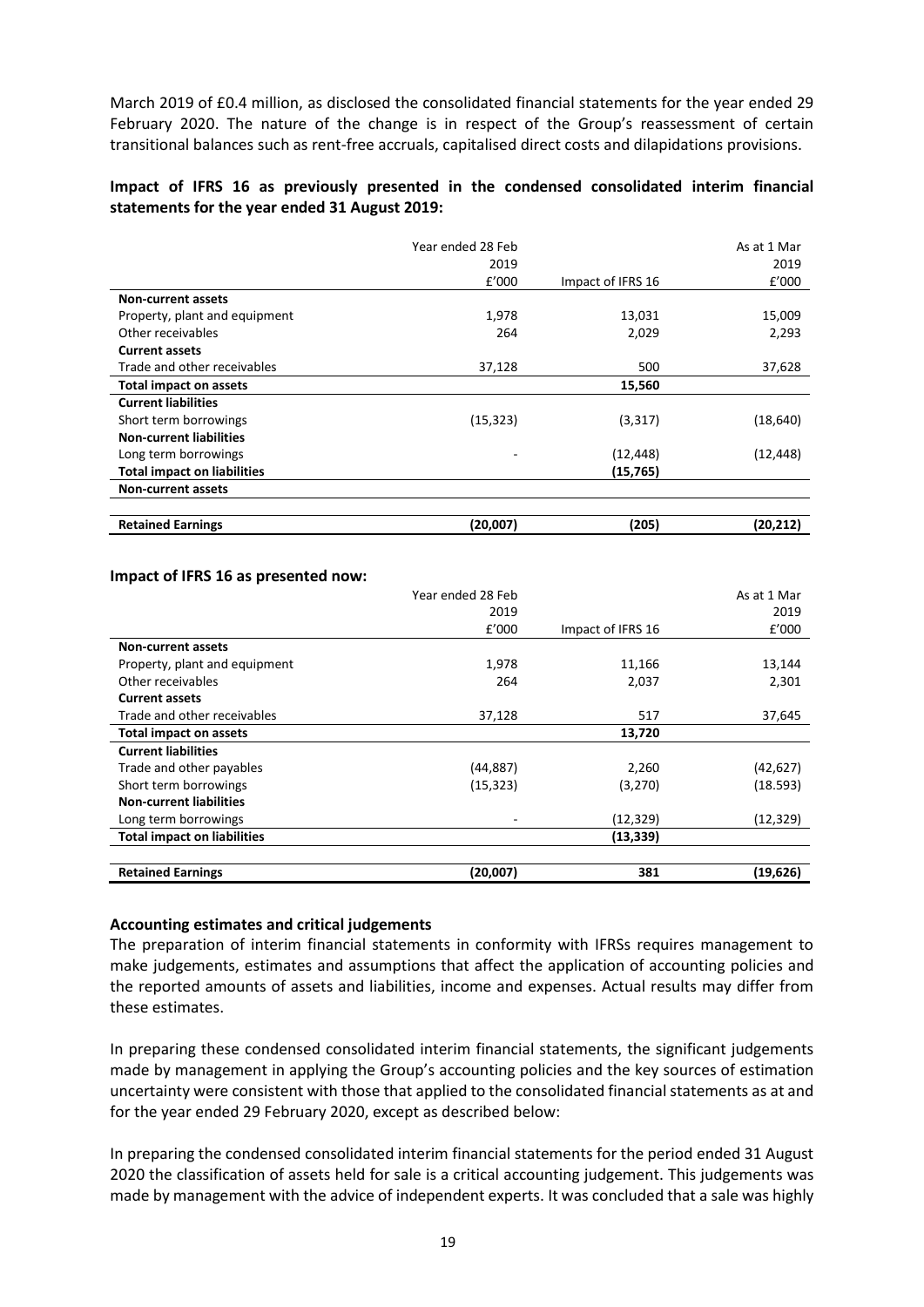probable within 12 months of classification as held for sale. The fair value less costs to sell is subject to estimation uncertainty. Management undertook a number of estimates to determine the fair value of net assets held for sale, including the fair value of the consideration and the costs to sell. See Note 6.

Management have assessed the impact of COVID-19 on the estimates relating to expected credit loss provisions and goodwill impairment testing. The assumptions on the impact of COVID-19 were consistent with those that applied to the consolidated financial statements as at and for the year ended 29 February 2020.

## **3. Accounting policies**

## **Changes in accounting policies**

The accounting policies adopted in the preparation of these interim condensed consolidated financial statements were consistent with those that applied to the consolidated financial statements as at and for the year ended 29 February 2020.

No new standards or amendments effective for reporting periods beginning on or after 1 January 2020 had an impact on the interim condensed consolidated financial statements for the period ended 31 August 2020.

## **4. Segmental information**

The Group's reportable segments are trading divisions that are managed separately due to a combination of factors including the variety of services provided and method of service delivery.

The reportable segments reflect the way financial information is reviewed by the Group's Chief Operating Decision Maker ("CODM"). The CODM for the Group is the Board of Directors.

Following the Board's decision to dispose of the Engineering Division, the results of this Division have been represented as discontinued operations in both the current and comparative periods. The loss from discontinued operations for the year ending 29 February 2020 includes the results of the Offshore, Adjusting and Marine product lines which were divested to AqualisBraemar on 21 June 2019. See Note 6.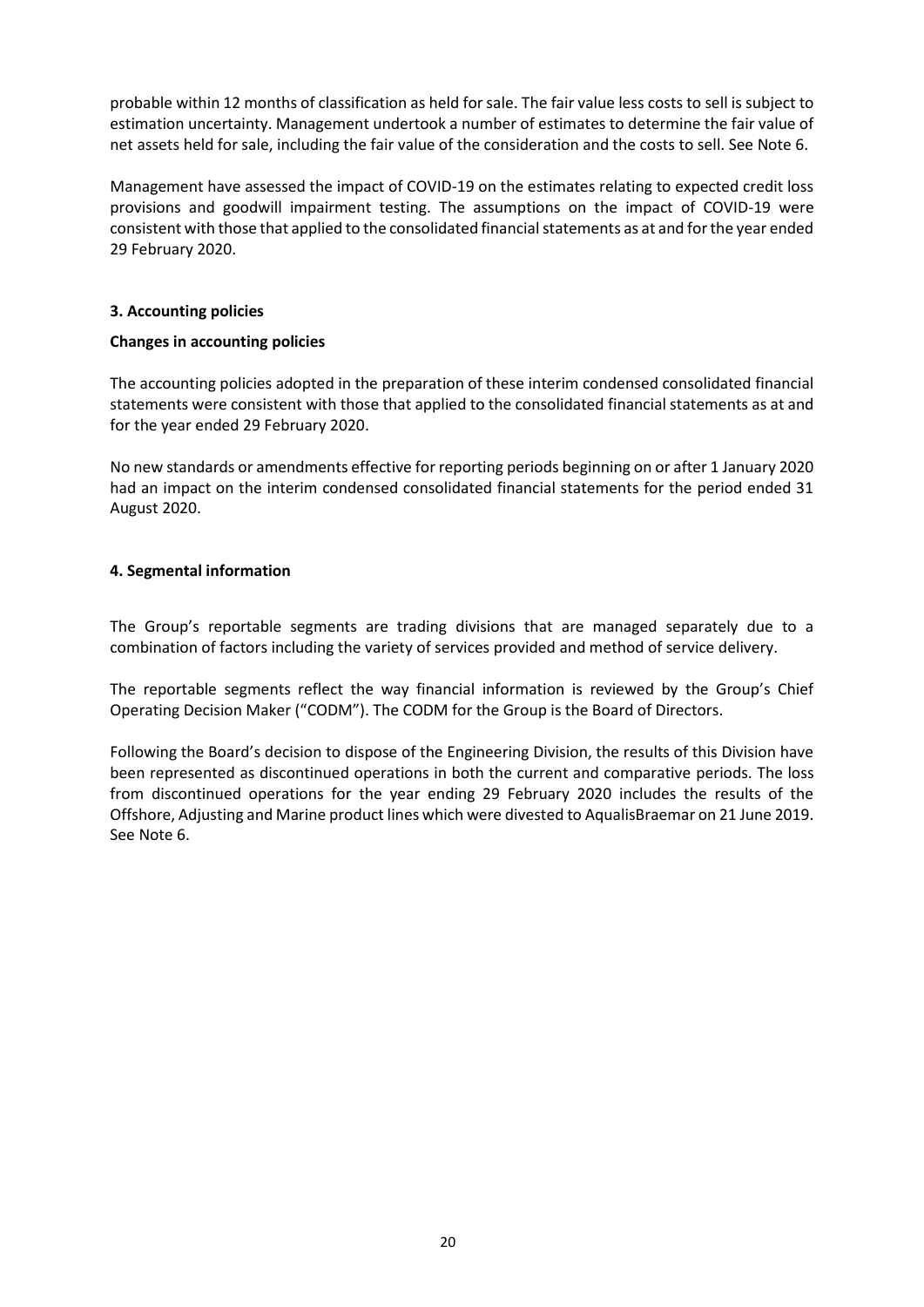|                                                   |         | Revenue |           |         | <b>Results</b> |           |
|---------------------------------------------------|---------|---------|-----------|---------|----------------|-----------|
|                                                   | H1      | H1      | <b>FY</b> | H1      | H1             | <b>FY</b> |
|                                                   | 2020/21 | 2019/20 | 2019/20   | 2020/21 | 2019/20        | 2019/20   |
|                                                   | £'000   | f'000   | E'000     | f'000   | £'000          | £'000     |
| Shipbroking                                       | 39,291  | 38,677  | 82,377    | 6,076   | 4,922          | 11,763    |
| Financial                                         | 3,497   | 3,295   | 5,931     | 723     | 896            | 1,101     |
| Logistics                                         | 13,520  | 15,585  | 29,347    | 570     | 550            | 1,023     |
| Trading segments revenue/results                  | 56,308  | 57,557  | 117,655   | 7,369   | 6,368          | 13,887    |
| Central costs                                     |         |         |           | (1,723) | (2, 127)       | (2,857)   |
| Underlying operating profit                       |         |         |           | 5,646   | 4,241          | 11,030    |
| <b>Exceptional operating costs</b>                |         |         |           |         | (1, 436)       | (1, 336)  |
| Acquisition related expenditure                   |         |         |           | (2,007) | (3, 416)       | (2,008)   |
| <b>Operating profit/(loss)</b>                    |         |         |           | 3,639   | (611)          | 7,686     |
| Share of associate profit for the period          |         |         |           | 837     | 825            | 436       |
| Finance expense - net                             |         |         |           | (784)   | (1,025)        | (1,853)   |
| Profit/(loss) before taxation                     |         |         |           | 3,692   | (811)          | 6,269     |
| Taxation                                          |         |         |           | (558)   | (48)           | 46        |
| Profit/(loss) for the period/year from continuing |         |         |           |         |                |           |
| operations                                        |         |         |           | 3,134   | (859)          | 6,315     |
| Loss for the period/year from discontinued        |         |         |           |         |                |           |
| operations                                        |         |         |           | (2,029) | (1,235)        | (2, 299)  |
| Profit/(loss) for the period/year                 |         |         |           | 1,105   | (2,094)        | 4,016     |

The Group's revenue disaggregated by country of origin is as follows:

|                         |            | Revenue    |            |
|-------------------------|------------|------------|------------|
|                         | H1 2020/21 | H1 2019/20 | FY 2019/20 |
|                         | £'000      | £'000      | £'000      |
| United Kingdom          | 39,642     | 40,146     | 79,904     |
| Singapore               | 5,757      | 5,619      | 14,638     |
| <b>United States</b>    | 919        | 984        | 2,173      |
| Australia               | 3,526      | 4,531      | 7,672      |
| Germany                 | 1,661      | 3,132      | 4,870      |
| Rest of the World       | 4,803      | 3,145      | 8,398      |
| Continuing operations   | 56,308     | 57,557     | 117,655    |
| Discontinued operations | 1,254      | 1,912      | 3,139      |

The Group does not allocate income tax expense or interest to reportable segments. Treasury management is managed centrally.

Assets and liabilities information is reported internally in total and not by reportable segment and, accordingly, no information is provided in this note on assets and liabilities split by reportable segment.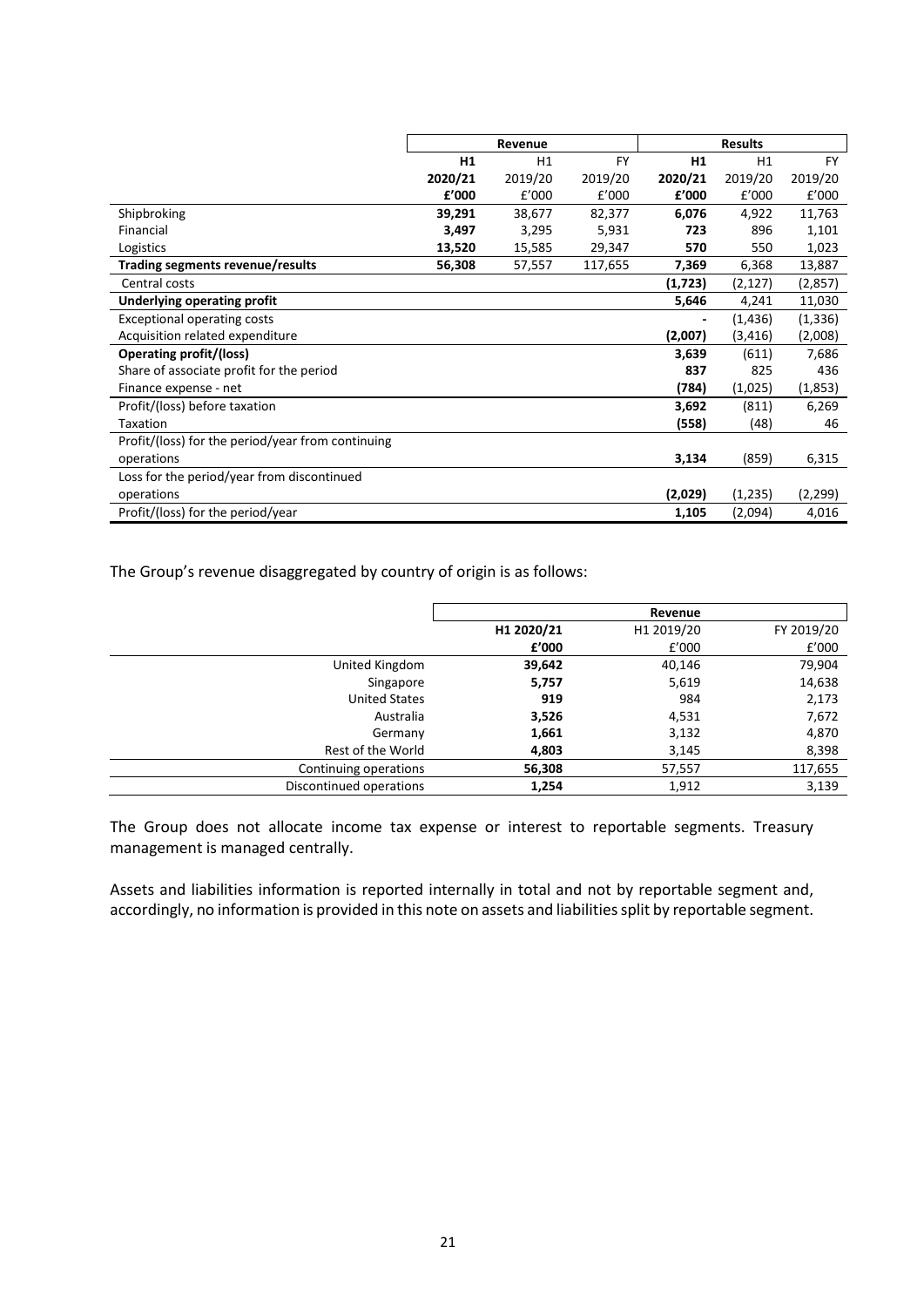## **5. Specific items**

During the period, the Group incurred the following specific items:

|                                                    | Six months to<br>31 Aug 2020<br>£'000 | Six months to<br>31 Aug 2019<br>£'000 | Year ended<br>29 Feb 2020<br>£'000 |
|----------------------------------------------------|---------------------------------------|---------------------------------------|------------------------------------|
|                                                    |                                       |                                       |                                    |
| Other operating costs                              |                                       |                                       |                                    |
| - Board changes                                    |                                       | (460)                                 | (468)                              |
| - Profit on sublet of office                       |                                       |                                       | 22                                 |
| - Other income                                     |                                       |                                       |                                    |
|                                                    |                                       | (460)                                 | (446)                              |
|                                                    |                                       |                                       |                                    |
| Acquisition related items                          |                                       |                                       |                                    |
| - Acquisition of ACM Shipping Group plc            | (69)                                  | (69)                                  | (153)                              |
| - Acquisition of NAVES Corporate Finance GmbH      | (719)                                 | (2,727)                               | (1, 190)                           |
| - Acquisition of Atlantic Brokers Holdings Limited | (228)                                 | (570)                                 | (1,083)                            |
| - Warrants (Note 12)                               | (991)                                 | (50)                                  | 418                                |
|                                                    | (2,007)                               | (3, 416)                              | (2,008)                            |
|                                                    |                                       |                                       |                                    |
| - Restructuring costs                              |                                       | (976)                                 | (890)                              |
| - Share of profit in associate                     | 220                                   | 818                                   | 698                                |
| - Finance costs                                    |                                       | (334)                                 |                                    |
| - Taxation                                         | (182)<br>28                           | 87                                    | (450)<br>228                       |
|                                                    |                                       |                                       |                                    |
| - Loss from discontinued operations (Note 6)       | (2,029)                               | (1, 235)                              | (2, 299)                           |
| Total                                              | (3,970)                               | (5, 516)                              | (5, 167)                           |

### **Acquisition related items**

The Group incurred total expenditure of £2.0 million (2019: £3.4 million) in respect of acquisition related items. Less than £0.1 million (2019: Less than £0.1 million) was incurred in relation to the restricted share plan implemented to retain key staff following the merger between Braemar Shipping Services Plc and ACM Shipping Plc. This restricted share plan expired in July 2020.

Expenditure of £0.7 million (2019: £2.7 million) is directly linked to the acquisition of NAVES Corporate Finance GmbH. This includes £0.2 million of post-acquisition remuneration payable to certain vendors under the terms of the acquisition agreement. This agreement has a three-year earnout period over which the costs of the acquisition will be charged to the income statement depending on the earnings of the Financial Division during that period. Also included are charges of £0.1 million of interest and £0.5 million related to foreign exchange translation of euro liabilities. A credit of £0.1 million is included in respect of a reimbursement from the sellers of certain expenses incurred by the Financial division prior to acquisition.

Expenditure of £0.2 million (2019: £0.6 million) is directly linked to the acquisition of Atlantic Brokers Holdings Limited in respect of incentive payments to working sellers. The cash payment was made in the year to 28 February 2018 but is subject to clawback provisions if the working sellers were to leave employment of the group before 28 February 2021. As such, the costs are charged to the income statement over that clawback period.

The Group recognised a loss of £1.0 million (2019: £0.1 million) on the fair value movement of warrants to acquire further shares in AqualisBraemar. See Note 12.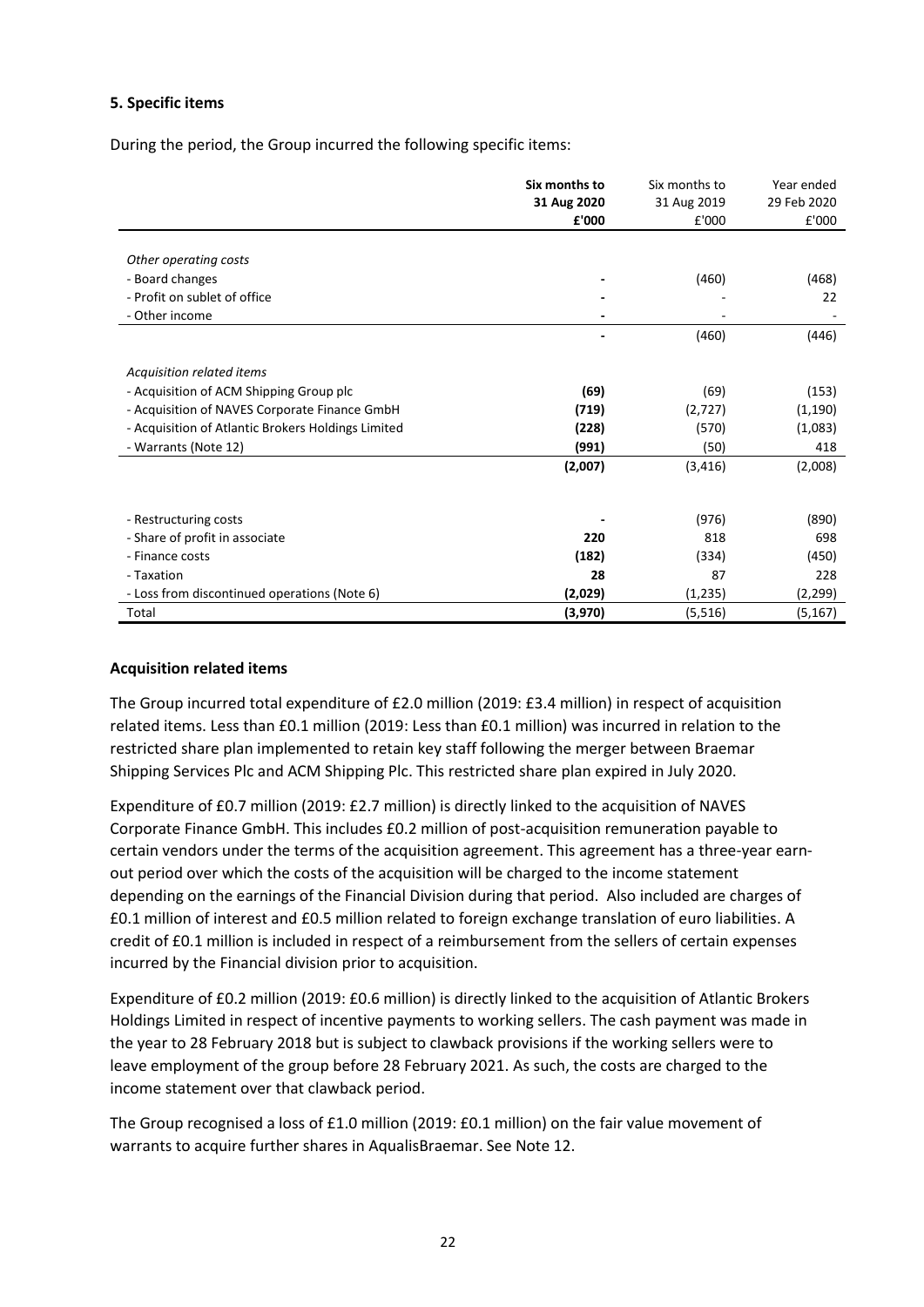## **Other specific items**

The group recognised specific income of £0.2 million in relation to its investment in AqualisBraemar. This amount is the group's share of the fair value movement in contingent consideration due from AqualisBraemar. This related to the business combination and is therefore treated as a specific item.

£0.2 million (2019: £0.3 million) of interest charges related to the Group's revolving credit facility have been included as specific finance costs. These charges relate to interest payable on tranches of the revolving credit facility that were used to fund the acquisition of NAVES Corporate Finance GmbH.

A tax credit of less than £0.1 million (2019: £0.1 million) has been recognised in respect of discontinued operations. This represents the credit arising from specific items that are allowable deductions for UK corporation tax, at the standard corporation tax rate of 19%.

The Group recognised a further £2.0 million (2019: £1.2 million) in relation to discontinued operations. See Note 6.

## **6. Discontinued Operations**

Following the Group's decision to dispose of the Engineering Division, the results of the current and comparative periods have been re-presented to include the results of the Engineering Division as discontinued operations. Previously losses from discontinued operations comprised the results of the Offshore, Adjusting and Marine product lines which were divested to AqualisBraemar on 21 June 2019.

The Board has appointed a corporate finance advisor to identify bidders and conduct a sale process. Discussions are ongoing with a number of interested parties and a sale transaction is expected to complete during the current financial year.

The results of the discontinued operations which have been included in the income statement were as follows:

| <b>Engineering Division</b>                             | Six months to  | Six months to | Year ended  |
|---------------------------------------------------------|----------------|---------------|-------------|
|                                                         | 31 Aug 2020    | 31 Aug 2019   | 29 Feb 2020 |
|                                                         | £'000          | £'000         | £'000       |
|                                                         |                |               |             |
| Revenue                                                 | 1,254          | 1,193         | 3,139       |
| Costs                                                   | (1,708)        | (1,728)       | (4,550)     |
| <b>Trading loss</b>                                     | (454)          | (535)         | (1, 411)    |
| Write offs of other receivables and deferred tax assets | (707)          |               |             |
| Impairment to fair value less costs to sell             | (783)          |               |             |
| Costs to sell                                           | (85)           |               |             |
| Loss before taxation                                    | (2,029)        | (535)         | (1, 411)    |
| Taxation                                                | $\blacksquare$ | (12)          | 4           |
| Total loss for the period from Engineering              | (2,029)        | (547)         | (1,407)     |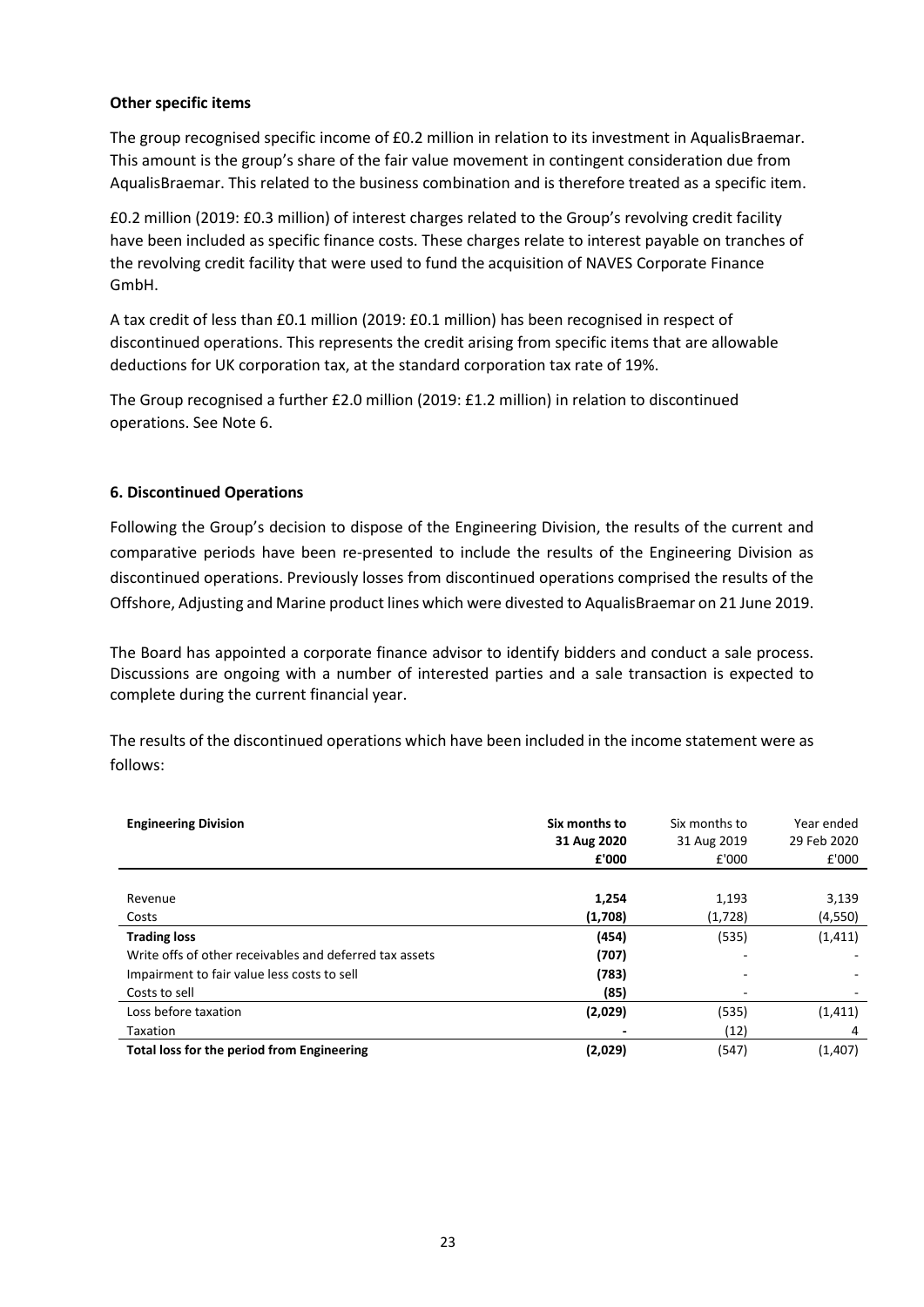| <b>Offshore, Marine and Adjusting product lines</b>           | Six months to<br>31 Aug 2020<br>£'000 | Six months to<br>31 Aug 2019<br>£'000 | Year ended<br>29 Feb 2020<br>£'000 |
|---------------------------------------------------------------|---------------------------------------|---------------------------------------|------------------------------------|
|                                                               |                                       |                                       |                                    |
| Revenue<br>Costs                                              | ٠                                     | 10,320<br>(10,982)                    | 10,320<br>(10, 982)                |
| <b>Trading loss</b>                                           |                                       | (662)                                 | (662)                              |
| Specific Items                                                |                                       | (2)                                   | (206)                              |
| Loss before taxation                                          |                                       | (664)                                 | (868)                              |
| Taxation                                                      |                                       | (24)                                  | (24)                               |
| Total loss for the period from Offshore, Adjusting and Marine |                                       | (688)                                 | (892)                              |
|                                                               | Six months to                         | Six months to                         | Year ended                         |
| <b>Total discontinued operations</b>                          | 31 Aug 2020                           | 31 Aug 2019                           | 29 Feb 2020                        |
|                                                               | £'000                                 | £'000                                 | £'000                              |
| Total loss for the period from discontinued operations        | (2,029)                               | (1,235)                               | (2, 299)                           |

The major classes of assets and liabilities comprising the operations held for sale are as follows:

|                                       | Six months to<br>31 Aug 2020<br>£'000 | Six months to<br>31 Aug 2019<br>£'000 | Year ended<br>28 Feb 2020<br>£'000 |
|---------------------------------------|---------------------------------------|---------------------------------------|------------------------------------|
| Intangibles                           | 548                                   |                                       |                                    |
| Property, plant and equipment         | 47                                    |                                       |                                    |
| Trade and other receivables           | 470                                   |                                       |                                    |
| Impairment of assets held for sale    | (782)                                 |                                       |                                    |
| Assets held for sale                  | 283                                   |                                       |                                    |
| Trade and other payables              | (270)                                 |                                       |                                    |
| Short-term borrowings                 | (12)                                  |                                       |                                    |
| Liabilities held for sale             | (282)                                 |                                       |                                    |
|                                       |                                       |                                       |                                    |
| Net assets of discontinued operations |                                       |                                       |                                    |

Prior to classification as held for sale, the net assets of the discontinued operations were written down to their recoverable amount. An impairment of £0.8 million was booked and allocated firstly to the non-current assets, with the residual impairment being recognised against the trade and other receivables, to reduce the recoverable amount to £1,000. The recoverable amount has been determined based on the advice from the sales agent. The Group expects to incur further costs to sell which are expected to exceed the carrying value of the disposal group disclosed above.

The total basic and diluted earnings per share in respect of discontinued operations is (6.50)p (August 2019: (4.02)p and February 2020: (7.37)p).

During the period the discontinued operations had net operating cash outflows of £0.4 million. There were no cashflows relating to financing or investing activities.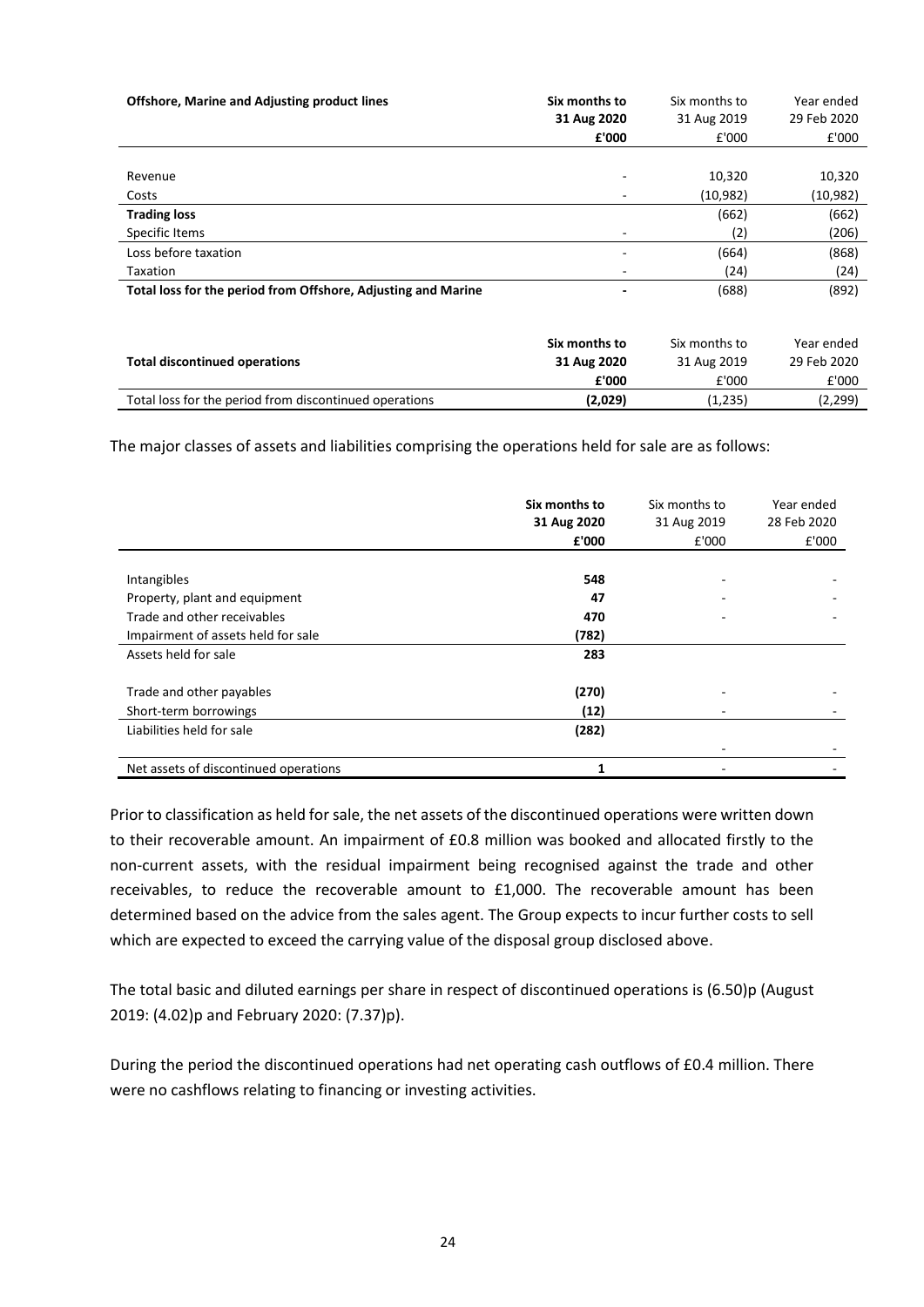## **7. Taxation**

The tax charge for the interim period to 31 August 2020 of £0.6 million comprises a current tax charge of £0.5 million and deferred tax charge of £0.1 million.

Current tax is charged at 15.6% for the six months ended 31 August 2020 (2019: 19%), representing the best estimate of the average annual effective tax rate expected to apply to the full year, applied to the pre-tax income of the interim period.

Current tax for current and prior periods is classified as a current liability to the extent that it is unpaid. Amounts paid in excess of amounts owed are classified as a current asset.

Deferred tax is charged at 19.0% for the six months ended 31 August 2020 (2019: 17.0%). This is based on the UK Government announcement to maintain the corporation tax rate at 19.0%, which was substantively enacted on 17 March 2020. The amount of deferred tax provided is based on the expected manner of realisation or settlement of the carrying amount of assets and liabilities. The Directors believe it is probable that there will be sufficient taxable profits in the future to recover the deferred tax assets in full.

|                                                                         | Six months to | Six months to | Year ended     |
|-------------------------------------------------------------------------|---------------|---------------|----------------|
|                                                                         |               | 31 Aug 2019   | 29 Feb 2020    |
|                                                                         | 31 Aug 2020   |               |                |
| <b>Total operations</b>                                                 | £'000         | £'000         | £'000          |
| Profit/(loss) for the period/year attributable to equity holders of the |               |               |                |
| parent                                                                  | 1,105         | (2,094)       | 4,016          |
|                                                                         | pence         | pence         | pence          |
| Basic earnings/(loss) per share                                         | 3.54          | (6.82)        | 12.88          |
| Effect of dilutive share options                                        | (0.59)        |               | (1.24)         |
| Diluted loss per share                                                  | 2.95          | (6.82)        | 11.64          |
|                                                                         |               |               |                |
| <b>Continuing operations</b>                                            |               |               |                |
| Profit for the period/year attributable to equity shareholders of the   |               |               |                |
| parent                                                                  | 3,134         | (859)         |                |
|                                                                         | pence         | pence         | 6,315<br>pence |
| Basic earnings per share                                                | 10.03         | (2.80)        | 20.26          |
| Effect of dilutive share options                                        | (1.68)        |               | (1.95)         |

### **8. Earnings per share**

| <b>Underlying operations</b> |  |
|------------------------------|--|
|------------------------------|--|

| Profit for the period/year attributable to equity shareholders of the |        |        |        |
|-----------------------------------------------------------------------|--------|--------|--------|
| parent                                                                | 5.075  | 3.422  | 9,183  |
|                                                                       |        |        |        |
|                                                                       | pence  | pence  | pence  |
| Basic earnings per share                                              | 16.25  | 11.15  | 29.45  |
| Effect of dilutive share options                                      | (2.72) | (1.14) | (2.83) |
| Diluted earnings per share                                            | 13.53  | 10.01  | 26.62  |

Earnings per share from underlying operations for the comparative periods has been restated following the re-presentation of Offshore, Marine and Adjusting as discontinued operations.

The weighted average number of shares used in basic earnings per share is 31,283,334 (2019: 30,688,161).

The weighted average number of shares used in the diluted earnings per share is 37,509,762 (2019: 34,191,992) after adjusting for the effect of 6,271,418 (2019: 3,492,832) dilutive share options.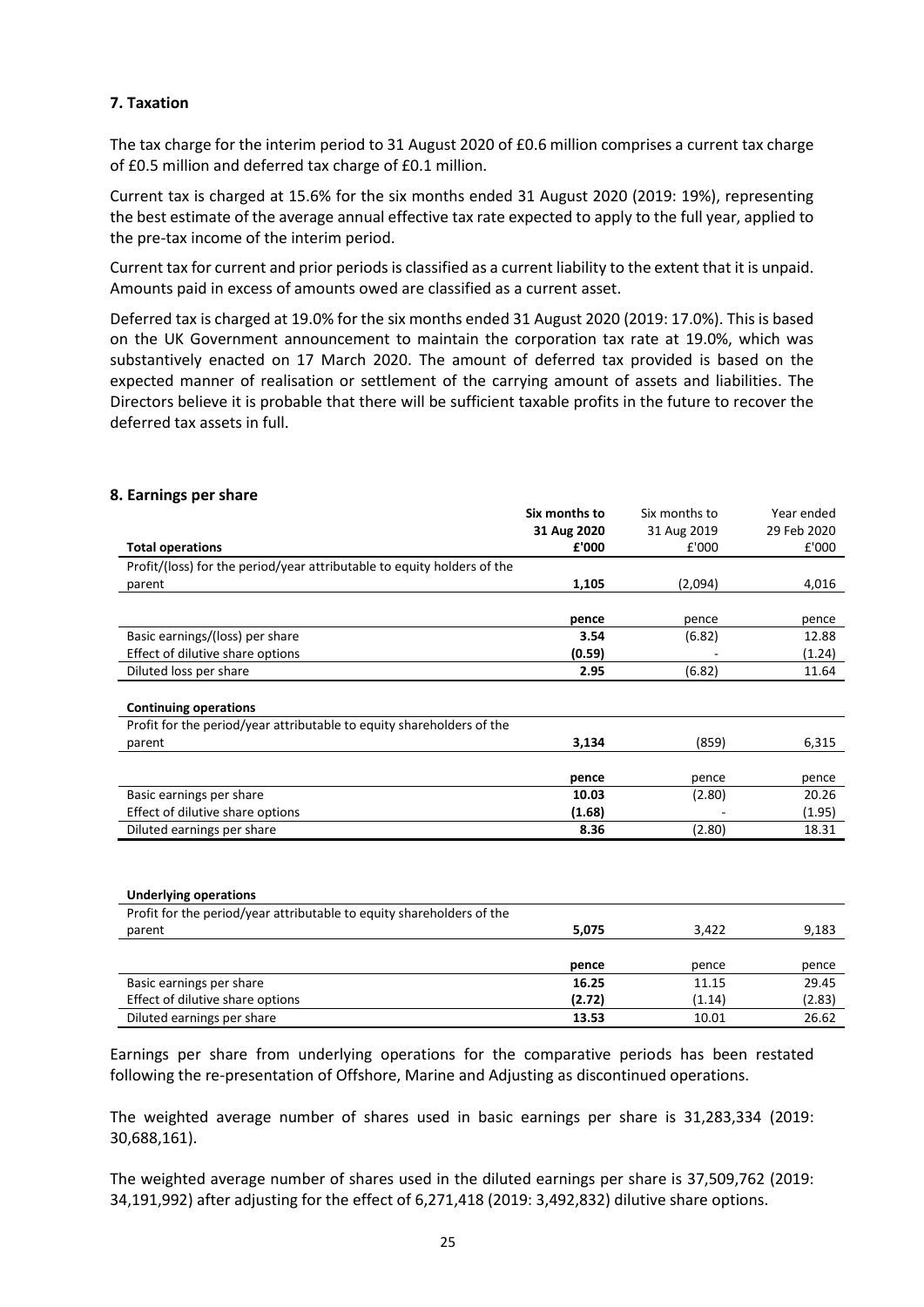Where any potential ordinary shares would have the effect of decreasing a loss per share, they have not been treated as dilutive.

#### **9. Dividends**

The following dividends were paid by the Group:

|                                                    | Six months to<br>31 Aug 2020 | Six months to<br>31 Aug 2019 | Year ended<br>29 Feb 2020 |
|----------------------------------------------------|------------------------------|------------------------------|---------------------------|
|                                                    | £'000                        | £'000                        | £'000                     |
| Ordinary shares of 10 p each                       |                              |                              |                           |
| Final of 10.0 p per share (2019: 10.0 p per share) |                              | 3,064                        | 3,066                     |
| Interim of 5.0 p per share paid                    | $\overline{\phantom{0}}$     | ۰                            | 1,564                     |
|                                                    |                              | 3.064                        | 4,630                     |

No dividends have been declared or paid in the six months to 31 August 2020.

#### **10. Investment in associate**

On 21 June 2019 the Group recognised an investment in associate as a result of the divestment of the Offshore, Marine and Adjusting product lines in return for a significant minority shareholding in AqualisBraemar.

AqualisBraemar ASA is listed on the Oslo Bors, its principal place of business is Oslo and it's registered address is Olav Vs gate 6, 0161, Oslo Norway. AqualisBraemar ASA has one share class and each share carries one vote. At 31 August 2020 the Group's shareholding was 19,240,621 ordinary shares which equates to 27.32% of AqualisBraemar's share capital and 27.32% of voting rights.

The investment in associate has been accounted for using the equity method.

|                                                  | £'000        |
|--------------------------------------------------|--------------|
|                                                  | <b>Total</b> |
|                                                  |              |
| <b>At 1 March 2020</b>                           |              |
| Cost of investment                               | 7,315        |
| Share of profit in associate                     | 837          |
| Share of associate's other comprehensive expense | (238)        |
| Dividends received                               | (322)        |
| Foreign exchange movements                       | (466)        |
| At 31 August 2020                                | 7,126        |
|                                                  |              |
|                                                  | £'000        |
|                                                  | Total        |
|                                                  |              |
| <b>At 1 March 2019</b>                           |              |
| Cost of investment                               | 5,395        |
| Private placement                                | 1,605        |
| Share of profit in associate                     | 825          |
| Foreign exchange movements                       | 282          |
| <b>At 31 August 2019</b>                         | 8,107        |
| Share of loss in associate                       | (389)        |
| Foreign exchange movements                       | (403)        |
| At 29 February 2020                              | 7,315        |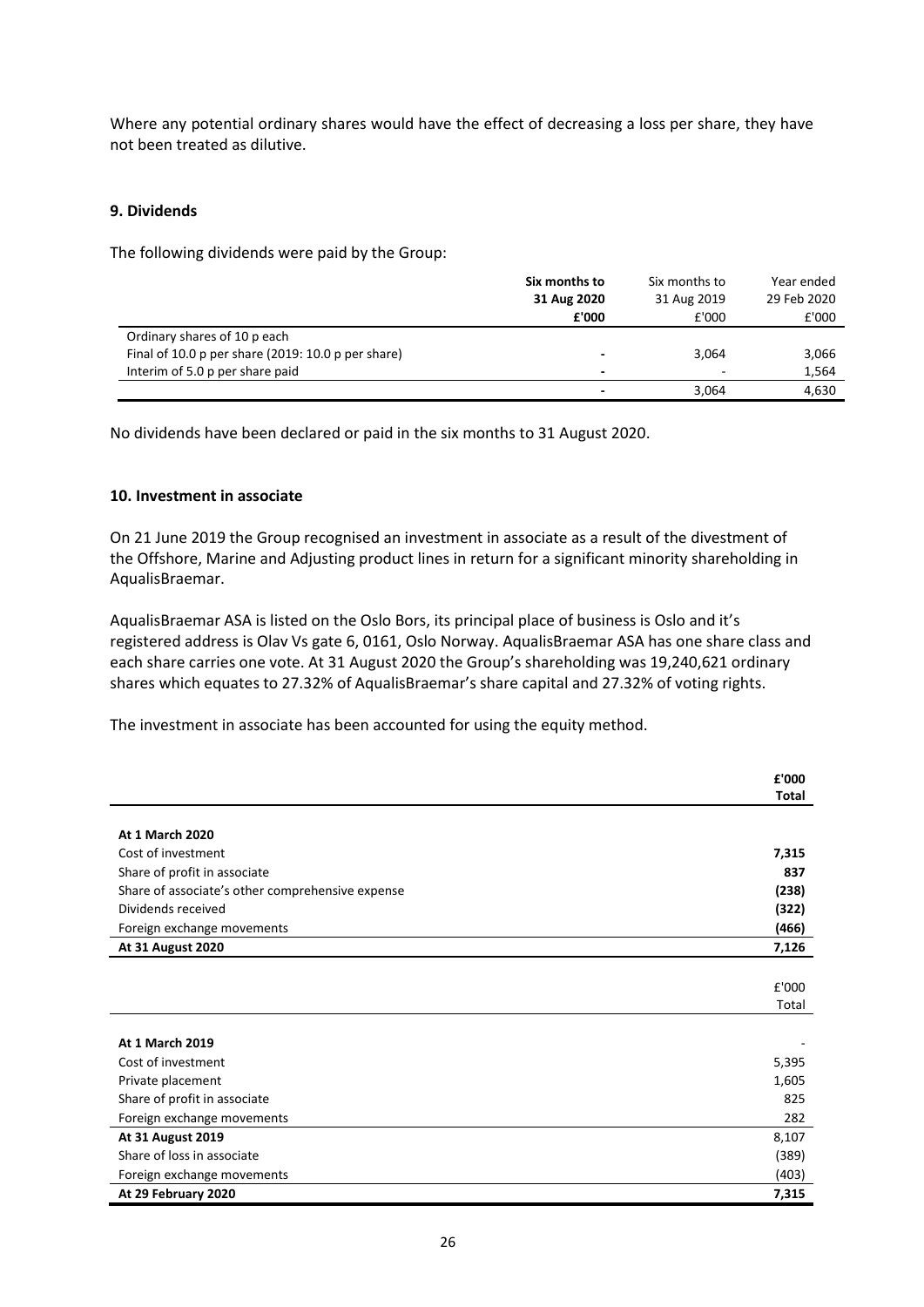The share price of AqualisBraemar on 31 August 2020 was NOK5.70. The market value of the Group's shareholding at 31 August 2020 was £9.3 million (NOK109.7 million). Management have reviewed the carrying value of the investment at 31 August 2020 and do not consider this to be impaired.

IAS 28 requires the most recent financial statements of an associate are used for accounting purposes, and that co-terminous information should be used unless it is impractical to do so. AqualisBraemar have a year end of 31 December and for practical reasons AqualisBraemar full year accounts are used for the purposes of the Group's full year reporting at 29 February with adjustments made for any significant transactions and events. For the interim period to 31 August 2020 the Group has included its share of the AqualisBraemar results to 30 June 2020. There were no significant transactions or events between 30 June 2020 and 31 August 2020. At 31 August 2020 AqualisBraemar had no contingent liabilities.

The summarised financial information of AqualisBraemar for the period ended 30 June 2020 is as follows. These figures are taken from AqualisBraemar's Q2 Report 2020, adjusted for any fair value adjustments but before any intercompany eliminations.

|                                    | 30 June 2020<br>£'000 |
|------------------------------------|-----------------------|
|                                    | Total                 |
| <b>Balance sheet</b>               |                       |
| Current assets                     | 35,224                |
| Non-current assets                 | 1,998                 |
| <b>Current liabilities</b>         | 8,041                 |
| Non-current liabilities            | 1,922                 |
|                                    |                       |
| Net assets (100%)                  | 27,259                |
|                                    |                       |
| Group share of net assets (27.32%) | 7,448                 |
| Dividends received from associate  | (322)                 |
| Carrying value of investment       | 7,126                 |
|                                    |                       |
| Income statement                   |                       |
| Revenues                           | 29,855                |
| Post-tax profit                    | 3,064                 |
| Total comprehensive income         | 2,194                 |

The share of loss in associate recognised during the year has been adjusted for the elimination of gains and losses on transactions with AqualisBraemar.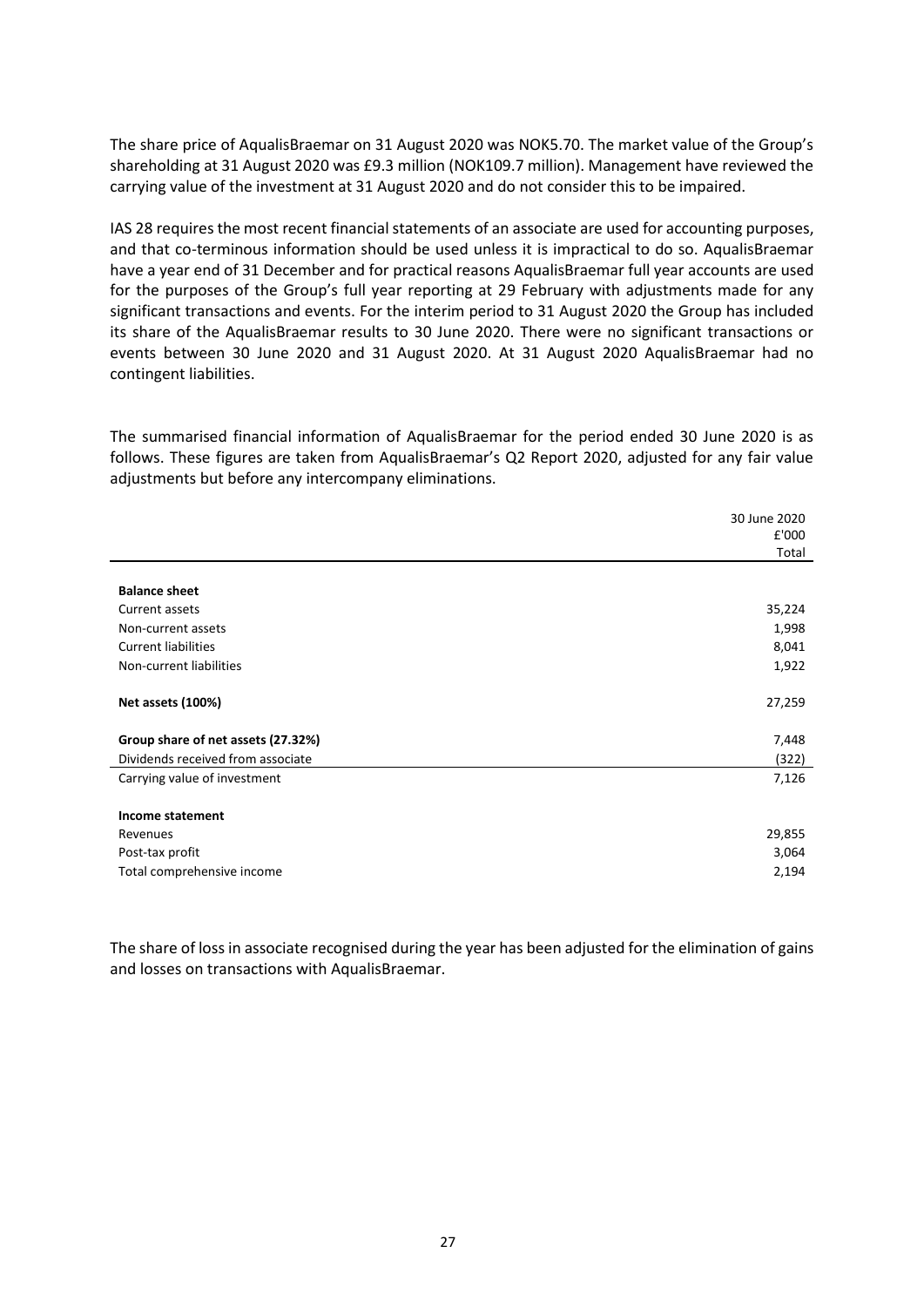## **11. Trade and other receivables**

|                                               | As at       | As at       | As at       |
|-----------------------------------------------|-------------|-------------|-------------|
|                                               | 31 Aug 2020 | 31 Aug 2019 | 29 Feb 2020 |
|                                               | £'000       | £'000       | £'000       |
| Trade receivables                             | 26,971      | 36,388      | 31,913      |
| Provision for impairment of trade receivables | (2,778)     | (4, 150)    | (3, 405)    |
|                                               | 24,193      | 32,238      | 28,508      |
| Other receivables                             | 6,975       | 7,163       | 6,561       |
| Finance lease receivables                     | 772         | 638         | 784         |
| Accrued income                                | 1,778       | 2,283       | 2,815       |
| Prepayments                                   | 1,167       | 1,969       | 873         |
|                                               | 34,885      | 44,291      | 39,541      |

The Directors consider that the carrying amounts of trade receivables approximate to their fair value.

At 31 August 2020 the lifetime expected loss provision for trade receivables and contract assets is £0.6 million (29 February 2020: £0.9 million). The expected credit loss rates applied at 31 August 2020 are consistent with those applied at 29 February 2020 with the exception of an increase to the loss rate applied to balances over 12 months old. At 31 August 2020 the expected credit loss rate for balances over 12 months was 0.506% (29 February 2020: 0.482%).

### **12. Financial instruments**

a) Principal financial instruments

The principal financial instruments used by the Group are as follows:

- Trade and other receivables
- Cash and cash equivalents
- Unlisted investments
- Warrants
- Trade and other payables
- Bank overdrafts
- Revolving credit facility
- Lease liabilities
- Forward currency contracts
- Deferred and contingent consideration
- b) Financial instruments measured at fair value

The Group's financial assets and liabilities measured at fair value through profit and loss, including their fair value hierarchy, are as follows. Fair value is the amount at which a financial instrument could be exchanged in an arm's length transaction, other than in a forced or liquidated sale.

The carrying values of the Group's financial assets and liabilities measured at fair value are: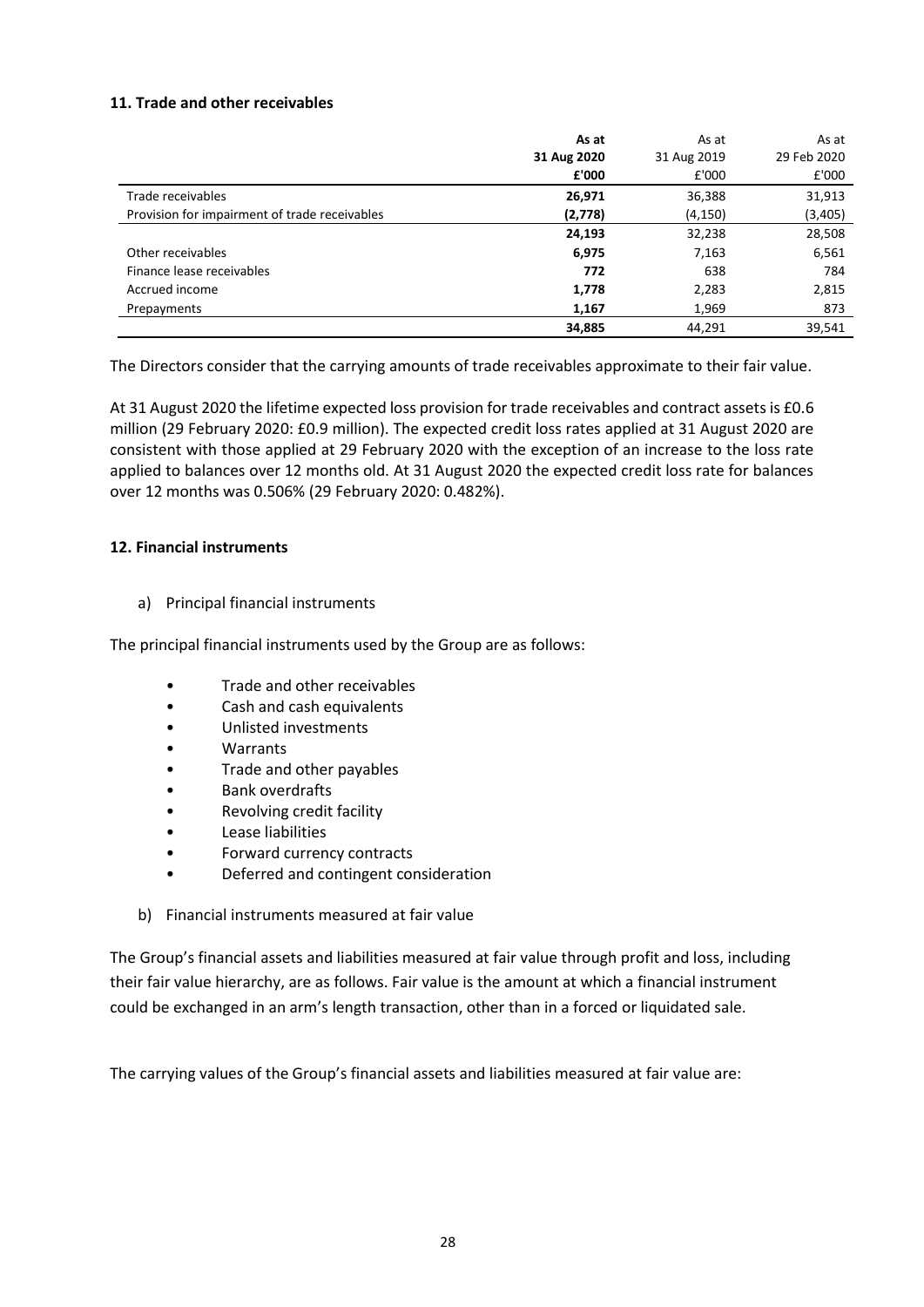|                              | As at       |                   |         |         |
|------------------------------|-------------|-------------------|---------|---------|
|                              | 31 Aug 2020 | Level 1           | Level 2 | Level 3 |
|                              | £'000       | £'000             | £'000   | £'000   |
| <b>Financial Assets</b>      |             |                   |         |         |
| Unlisted investments         | 1,500       |                   | 1,500   |         |
| Warrants                     | 188         |                   |         | 188     |
| Forward currency             |             |                   |         |         |
| contracts                    | 1,288       |                   | 1,288   |         |
| Total                        | 2,976       |                   | 2,788   | 188     |
| <b>Financial Liabilities</b> |             |                   |         |         |
| <b>Embedded derivative</b>   | 63          | ۰                 |         | 63      |
| <b>Total</b>                 | 63          | ۰                 | ٠       | 63      |
|                              |             |                   |         |         |
|                              | As at       |                   |         |         |
|                              | 29 Feb 2020 | Level 1           | Level 2 | Level 3 |
|                              | £'000       | £'000             | £'000   | £'000   |
| <b>Financial Assets</b>      |             |                   |         |         |
| Unlisted investments         | 1,500       |                   | 1,500   |         |
| Warrants                     | 1,184       |                   |         | 1,184   |
| Total                        | 2,684       | ٠                 | 1,500   | 1,184   |
| <b>Financial Liabilities</b> |             |                   |         |         |
| Forward currency             |             |                   |         |         |
| contracts                    | 437         |                   | 437     |         |
| <b>Embedded derivative</b>   | 90          | $\qquad \qquad -$ |         | 90      |
| Total                        | 527         | ٠                 | 437     | 90      |

### *Fair value hierarchy*

The level in the fair value hierarchy within which the financial asset or liability is categorised is determined on the basis of the lowest level input that is significant to the fair value measurement.

Financial assets and liabilities are classified in their entirety into one of three levels:

- Level 1:Quoted prices (unadjusted) in active markets for identical assets or liabilities
- Level 2: Inputs other than quoted prices included within Level 1 that are observable for the asset or liability, either directly or indirectly.

Level 3: Inputs for the asset or liability that are not based on observable market data.

### *Unlisted investment*

The unlisted investment of £1.5 million relates to the Group's investment in the London Tanker Broker Panel. The investment is carried at fair value, being the value of the most recent comparable transaction.

There was no movement in the fair value of the unlisted investment.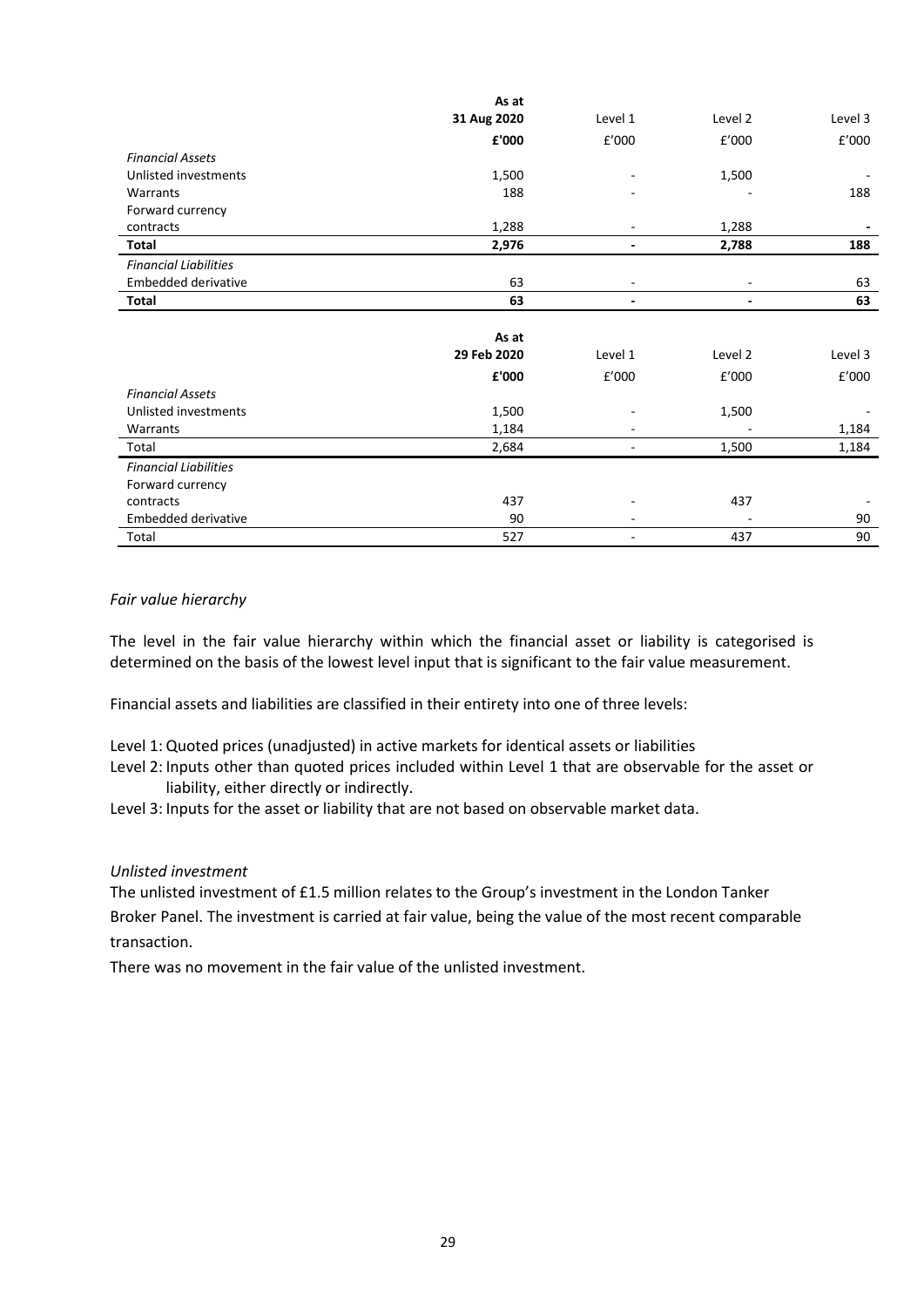## *Warrants*

The fair value of the warrants includes unobservable inputs and are therefore are classified as Level 3. The key assumptions underpinning the fair value of the warrants relate to the future expected share price of AqualisBraemar ASA, the GBP:NOK and GBP:USD exchange rate and the future performance of both AqualisBraemar as a whole, and of the former Braemar Marine and Adjusting product lines. The fair value has been determined using the Black-Scholes valuation model. The inputs in the Black-Scholes valuation model are:

- The share price of AqualisBraemar NOK 3.9
- The exercise price of the option NOK 0.01
- The length of the exercise period 0.88 years
- The compound risk-free interest rate
- The annualised standard deviation

The fair value of the warrants was decreased from £1.2 million on 29 February 2020 to £0.2 million on 31 August 2020 on the basis of forecasts prepared by the management of AqualisBraemar at 30 June 2020. The fair value of the warrants is determined by a number of factors including the future performance of the combined business and the former Adjusting and Marine product lines. A loss of £1.0 million has been recognised in specific items, see Note 5.

### *Forward currency contracts*

The fair value of the forward currency contracts are based on prices quoted by the counterparty within these contracts versus the market rate at the Balance Sheet date and have therefore been classified as Level 2 in the fair value hierarchy.

The Group manages the exposure to US dollar currency variations by spot and forward currency sales and other derivative currency contracts.

At 31 August 2020 the Group held forward currency contracts to sell \$43.0 million at an average rate of \$1.2810/£1.

At 29 February 2020 the Group held forward currency contracts to sell US\$43.7 million at an average rate of US\$1.309/£1.

The net fair value of forward currency contracts that are designated and effective as cash flow hedges amount to a £1,288,000 Asset (29 February 2020: £437,000 liability).

Amounts of £958,000 have been charged (29 February 2020: £638,000 charged) to the Income Statement in respect of forward contracts which have matured in the period.

## *Embedded derivative*

The convertible loan note instruments issued on the acquisition of NAVES contain an embedded derivative, being a Euro liability of principal and interest. The equity value of the underlying derivative is not considered closely related to the debt host, therefore the loan note is considered to be a financial liability host with an embedded derivative convertible feature which is required to be separated from the host. The fair value of the embedded derivative includes unobservable inputs and are therefore classified as Level 3. They key assumptions underpinning the fair value of the embedded derivative relate to the expected future share price of the Group and the GBP:EUR exchange rate. The fair value has been determined using the Black-Scholes valuation model.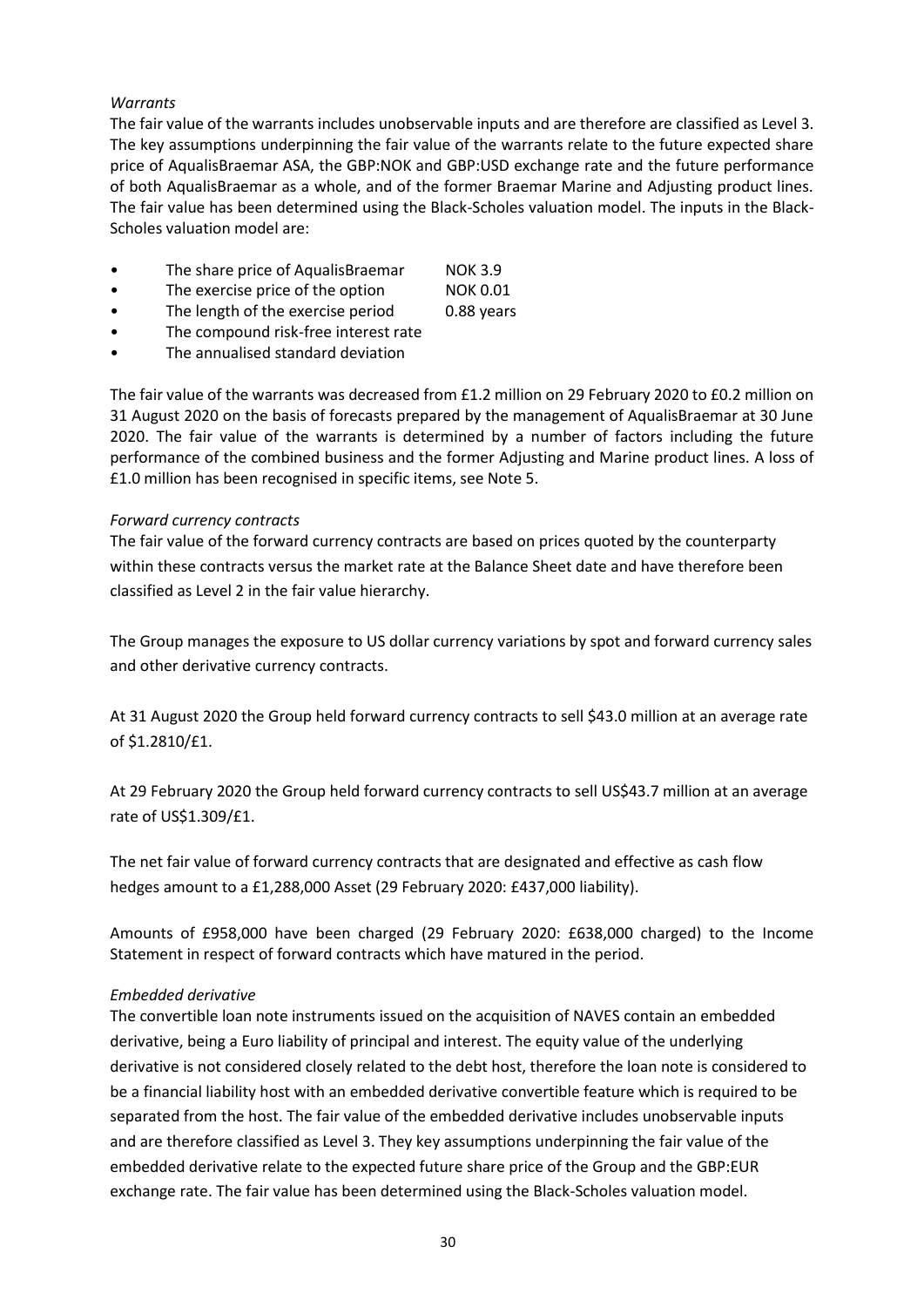£27,000 has been charged to the Income Statement in respect of the fair value movement of the embedded derivative from 29 February 2020 to 31 August 2020.

c) Financial instruments not measured at fair value

The Group's financial assets and liabilities that are not measured at fair value are held at amortised costs. Due to their short-term nature, the carrying value of these financial instruments approximates their fair value.

The carrying values of the Group's financial assets and liabilities measured at amortised cost are:

|                                       | As at  | As at   |
|---------------------------------------|--------|---------|
|                                       | 31 Aug | 29 Feb  |
|                                       | 2020   | 2020    |
| <b>Financial assets</b>               | £'000  | £'000   |
| Cash and cash equivalents             | 12,687 | 28,749  |
| Trade and other receivables           | 35,840 | 39,541  |
| Total                                 | 48,527 | 68,290  |
|                                       |        |         |
|                                       | As at  | As at   |
|                                       | 31 Aug | 29 Feb  |
|                                       | 2020   | 2020    |
| <b>Financial liabilities</b>          | £'000  | £'000   |
| Trade and other payables              | 25,807 | 48,031  |
| Deferred and contingent consideration | 10,946 | 10,369  |
| Loans and borrowings                  | 44,512 | 59,701  |
| Total                                 | 81,265 | 118,101 |

### **13. Share capital**

|                          | Number of<br>shares | Ordinary<br><b>Shares</b> | Share<br>Premium | Total  |
|--------------------------|---------------------|---------------------------|------------------|--------|
|                          | (thousands)         | £'000                     | E'000            | f'000  |
| At 1 March 2020          | 31,673              | 3,167                     | 55,805           | 58,972 |
| Issue of shares          | 36                  | 5                         | -                |        |
| <b>At 31 August 2020</b> | 31,709              | 3,172                     | 55,805           | 58,977 |
|                          |                     |                           |                  |        |
| At 1 March 2019          | 31,436              | 3,144                     | 55,805           | 58,949 |
| Issue of shares          | 108                 | 10                        | -                | 10     |
| <b>At 31 August 2019</b> | 31,544              | 3,154                     | 55,805           | 58,959 |

On 31 August 2020 the total number of ordinary shares of 10 pence each in issue increased from 31,673,829 to 31,709,205. These shares were issued by the Company at nominal value and were used to settle shares that had vested in relation to the restricted share plan implemented to retain staff following the merger between Braemar Shipping Services plc and ACM Shipping Group plc.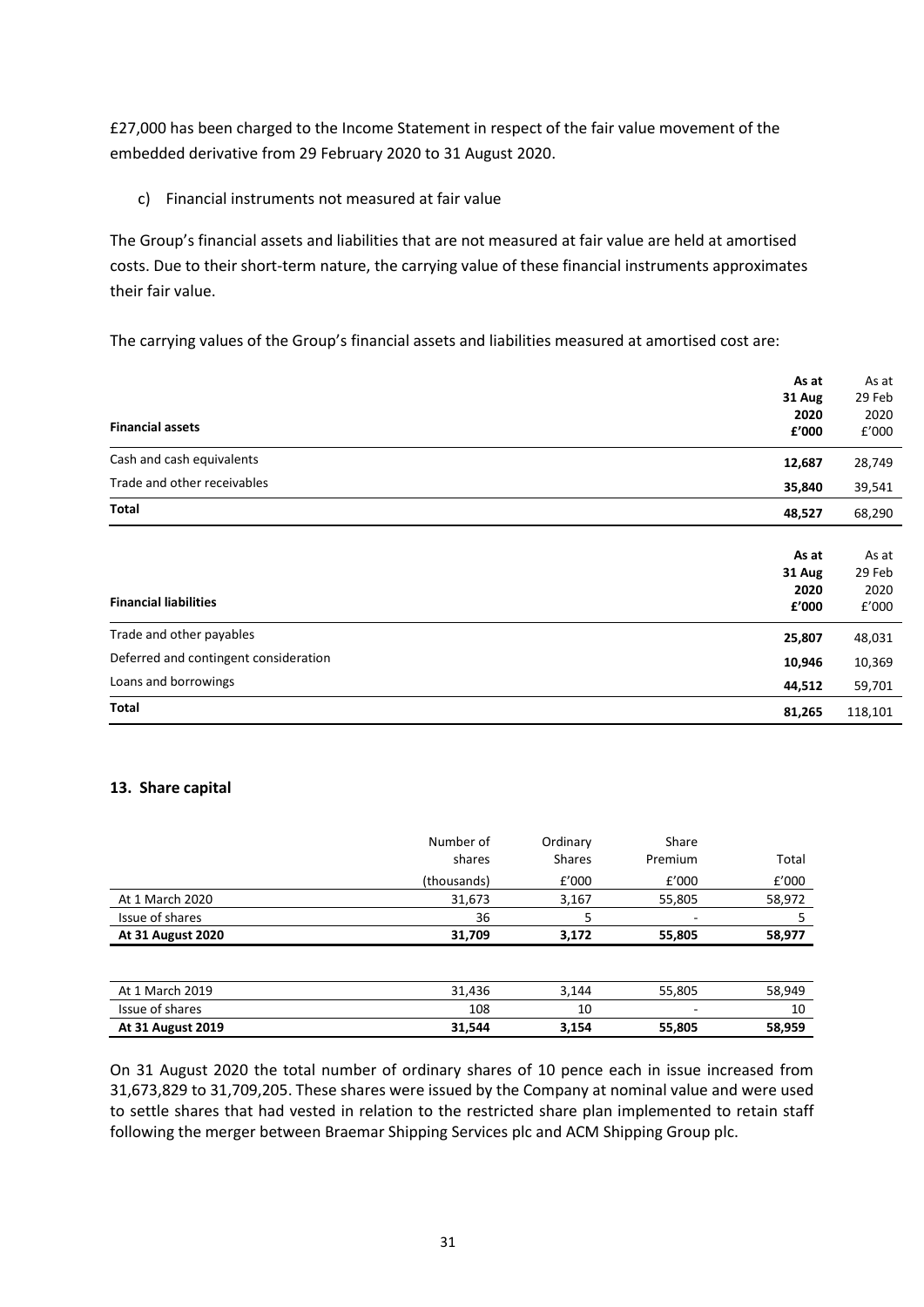## **14. Other reserves**

|                                         | Capital    |         |             |         |                    |
|-----------------------------------------|------------|---------|-------------|---------|--------------------|
|                                         | redemption | Merger  | Translation | Hedging | Total other        |
|                                         | reserve    | reserve | reserve     | reserve | reserves           |
|                                         | £'000      | £'000   | £'000       | £'000   | £'000              |
| At 1 March 2020                         | 396        | 21,346  | 1,385       | (848)   | 22,279             |
| Cash flow hedges                        |            |         |             |         |                    |
| - Amounts recycled to profit or loss    |            |         |             | 958     | 958                |
| - Fair value gains in the period        |            |         |             | 1,725   | 1,725              |
| - Deferred tax on items taken to equity |            |         |             | (327)   | (327)              |
| Foreign exchange differences            |            |         | (2,516)     |         | (2,517)            |
|                                         |            |         |             |         |                    |
| <b>At 31 August 2020</b>                | 396        | 21,346  | (1, 131)    | 1,508   | 22,119             |
|                                         | Capital    |         |             |         |                    |
|                                         | redemption | Merger  | Translation | Hedging | <b>Total other</b> |
|                                         | reserve    | reserve | reserve     | reserve | reserves           |
|                                         | £'000      | £'000   | £'000       | £'000   | £'000              |
| At 1 March 2019                         | 396        | 21,346  | 1,218       | (103)   | 22,857             |
| Cash flow hedges                        |            |         |             |         |                    |
| - Fair value losses in the period       |            |         |             | (1,056) | (1,056)            |
| Foreign exchange differences            |            |         | 1,344       |         | 1,344              |

All other reserves are attributable to the equity holders of the parent company.

### **15. Contingencies**

From time to time the Group may be engaged in litigation in the ordinary course of business. The Group carries professional indemnity insurance. There are currently no liabilities expected to have a material adverse financial impact on the Group's consolidated results or net assets.

#### **16. Related parties**

The Group's related parties are unchanged from 29 February 2020 and there have been no significant related party transactions in the six months ended 31 August 2020. For further information about the Group's related parties, please refer to the Group's Annual Report 2020.

### **17. Events after the reporting date**

There were no reportable events after 31 August 2020.